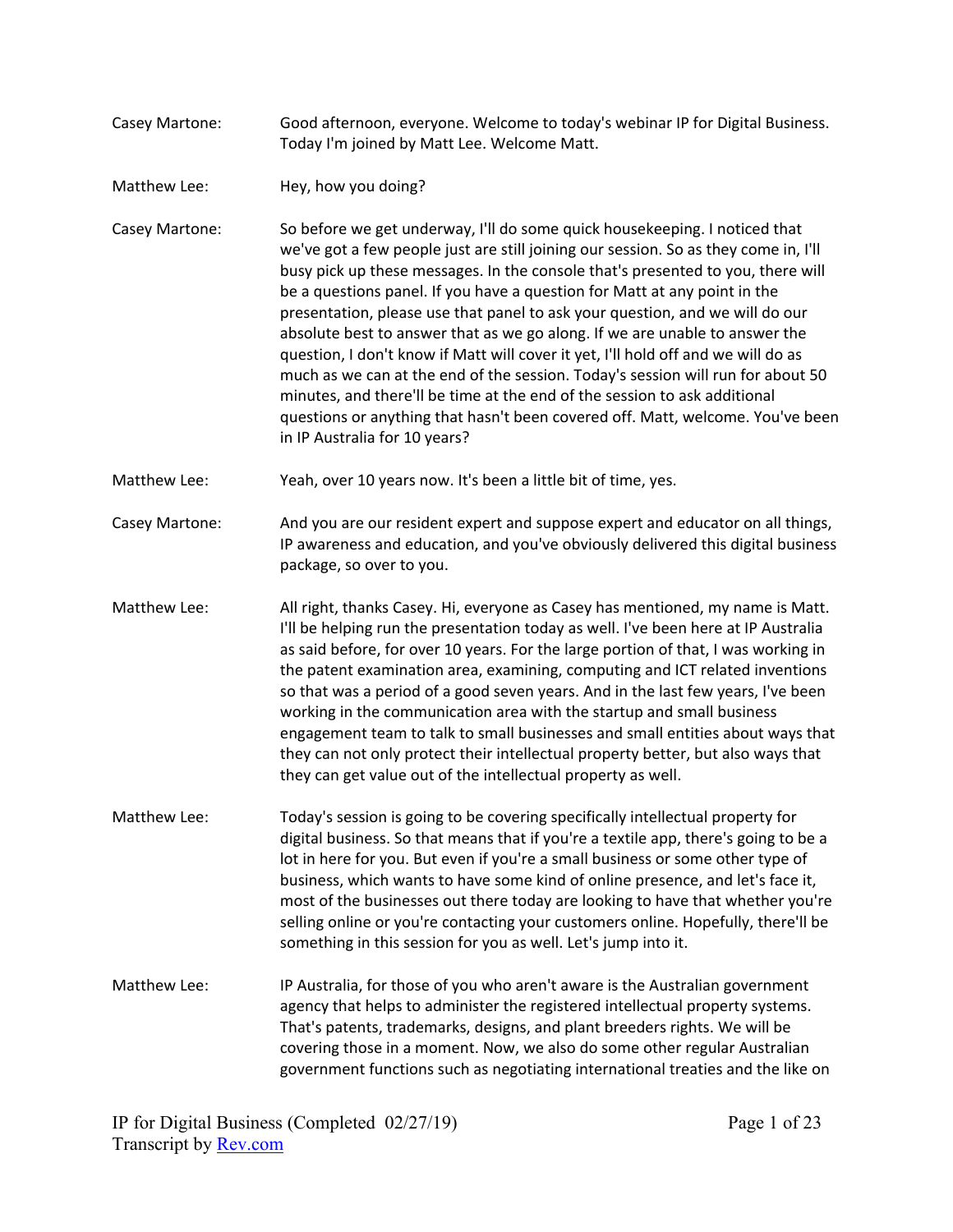intellectual property and we also do education and awareness activities such as the thing that we're doing today here with you.

- Matthew Lee: What is the intellectual property? We're going to give you a quick overview of some of the basics of intellectual property. If you want a more in depth introduction to intellectual property and some of the concepts surrounding that, I do encourage you to sign up to a webinar that we're running in two weeks time on IP 101. But we'll cover some of the basic fundamentals here just in case you need a refresher. Intellectual property is defined as the application of the mind to something new and original. The way I like to think about it myself is that, it's literally the expression of an idea in some kind of form.
- Matthew Lee: And that can mean many different types of forms such as a new invention, a brand, a design and artistic creation but this by no means is an exhaustive list. Intellectual property is literally all around you in ways that you might not consider. In terms of the digital space, if you think about data itself is going to be valuable intellectual property because if you ever lose control of that data, it lands in the hands of a competitor for example, then it's going to hurt your business because that data has intrinsic value.
- Matthew Lee: Same thing with customer contact list and the like as well. Intellectual property can be in many different types of forms that you may not even realise too. To cover some of the types of intellectual property that you might encounter more commonly, we've got an example here of an Australian invention called the Flow Hive. Now, I know the theme of today's session is meant to be about digital business, but this one was a good one because it just represents a lot of different types of intellectual property in the one particular product. As I said, this is an Australia invention. It was invented by a family called the Andersons who live up in the northern New South Wales coast and they are family of beekeepers.
- Matthew Lee: When you do traditional bee keeping, it's normally a pretty involved process to try and extract honey out of the hive. You have to put on a pretty cumbersome suit to protect yourself from stings. You walk up to the hive. Sometimes you will smoke the hive to placate the bees and make it a little bit easier to access to honey. Crack open the top of the hive, pull the actual panel out with the honeycomb in it, extract the honey, then do it all in reverse by putting the panel back, putting the lid back on top and then walking away, taking off the suit, and after that it's quite a bit of time which has been expanded.
- Matthew Lee: Instead, what the Anderson's came up with, was a better way of extracting honey. They came up with this particular invention and the way that it works is that there's a tap or a kind of handle which you can pull on the side of the Flow Hive. You don't need to put on your protective gear, you simply walk up to the Flow Hive, you turn that tap and then it'll split the honeycomb structure that you can see in the bottom right there to make the honey flow down into the jars that you've put underneath there. And you don't need to open up the hive, you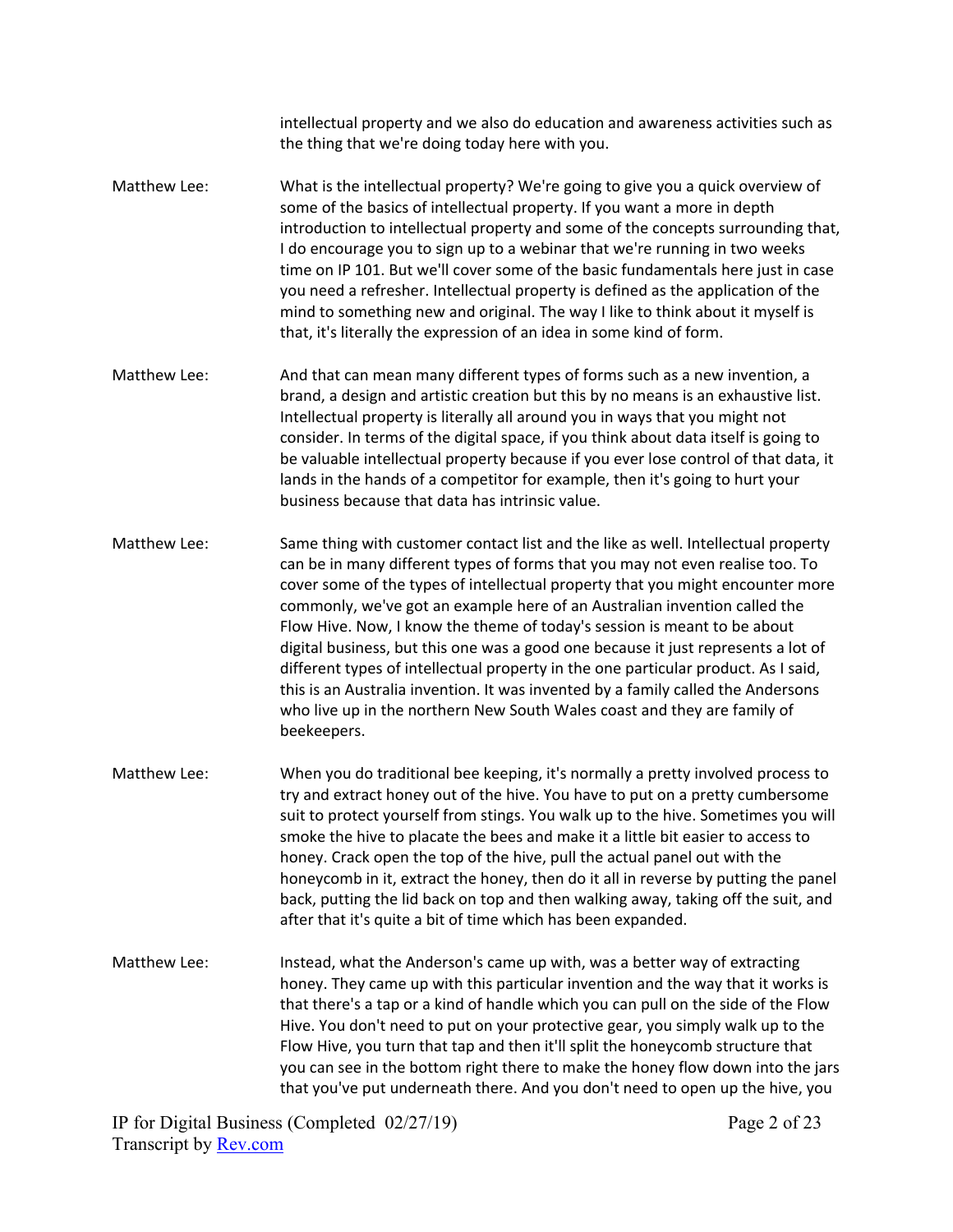don't need to disturb the bees and therefore you don't need to put on the same protective gear or smoke as you would normally do with traditional beekeeping.

- Matthew Lee: It's a much faster process, it's better for the bees because they're not as disturbed and it's easier and more efficient as well. It's a pretty good invention, they ran a very successful Kickstarter campaign at the time which was the most successful Kickstarter campaign at the time for any type of product on there and they've done quite well. Now, again, the reason why I wanted to highlight this is because we got a lot of different types of intellectual property all tied up with this product. And the first one that we have here is, for trademarks for the brand Flow Hive.
- Matthew Lee: When we talk about trademarks, we're talking about brands on ways to differentiate yourself from that of other businesses in the same marketplace. They've got a trademark on name Flow Hive. You can also get trademarks on things like logos too. But that's not where it ends, because in Australia, you can literally get anything which differentiates your product and services from that of other competitors as a trademark. For example, Cadbury has the colour purple which is trademarked in relation to chocolate. If you ever walk down a supermarket aisle and look at the chocolate aisle and see that wall of purple confronting you, that's probably going to be Cadbury right there.
- Matthew Lee: If you jump up in the shape of a star and you're selling cars, chances are you might be doing it on the half of Toyota. They have a trademark over that particular jumping movement in relation to selling cars. If you're doing the same thing except in relation to selling planes, it might be Jetstar instead. And in Australia, we also have one trademark for a smell. It's a smell of eucalyptus as applied to golf tees. If there's any keen golfers out there and you think that you want to smell a golf tee for a good luck or whatever other purpose, then you can also know that that's a particularly registered trademark here in Australia too.
- Matthew Lee: Moving on, we also have patents on this particular Flow Hive. They have a registered patent for the split cell technology and that picture in the bottom right is actually taken from the patent application for the Flow Hive too. When we talk about patents, we are talking about inventions. Inventions as you can see here sometimes come in the form of a mechanical apparatus but in Australia, you can also get patents for methods and processes and ways of doing things too. We will be exploring this in a little bit more detail later on in relation to software and the computer related inventions. You also have a registered design, which is for the appearance of the frames of the Flow Hive.
- Matthew Lee: When we talk about the designs, we're not talking about blueprints, or schematics instead, what we're talking about is the appearance of a physical product. Generally speaking, this isn't going to apply to most digital software or technology products that you develop simply because we're looking at physical things such as industrially applied furniture, or maybe appliances or sometimes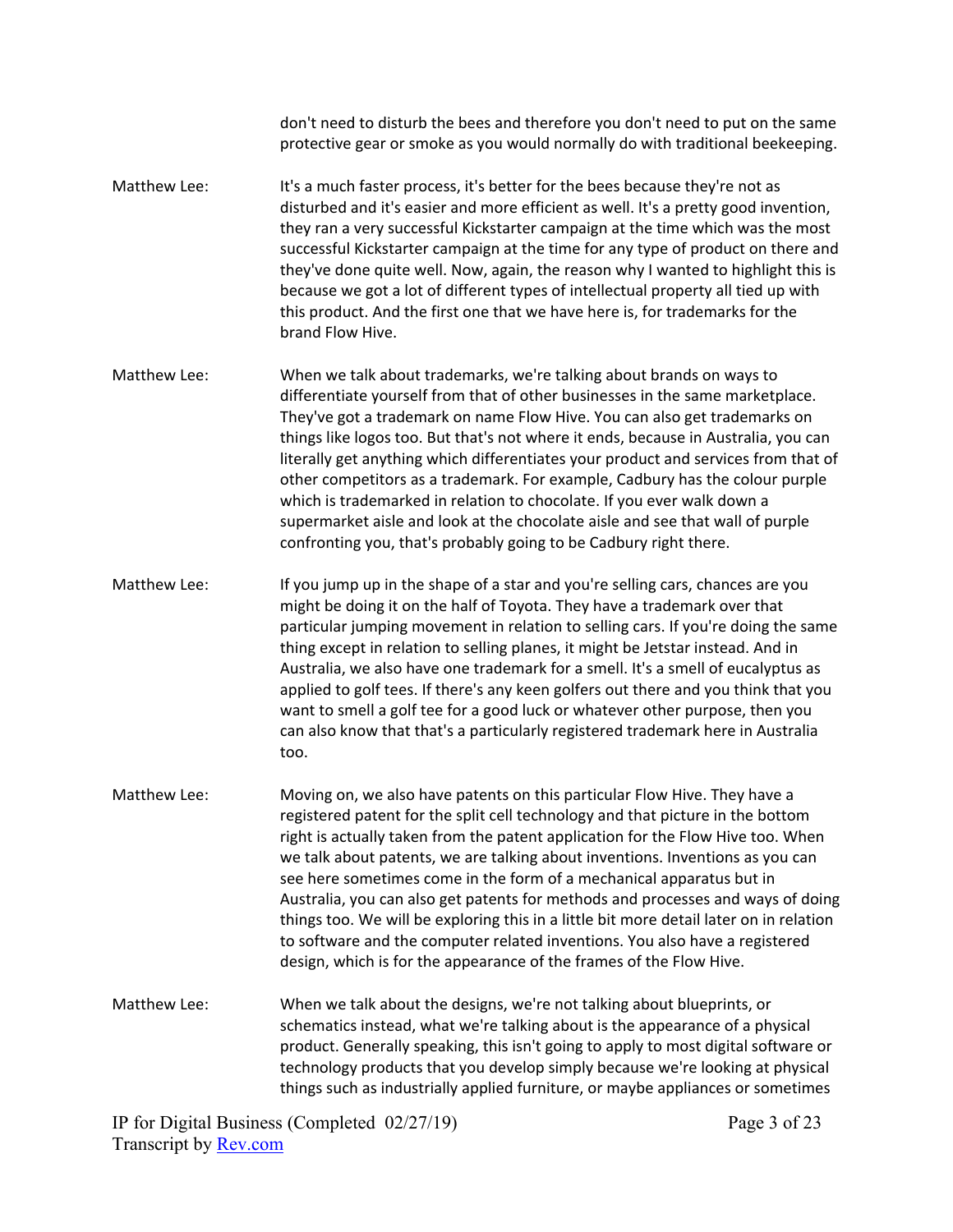people in the fashion industry. And we're looking at the aesthetic appeal of that particular product to see whether it's new and distinctive. Finally, we've also got a note here for copyright. Now, copyright is a little bit unusual because unlike the others it doesn't actually require any form of registration.

- Matthew Lee: Here we've got the marketing videos and other type of material that they've produced which is associated with the Kickstarter campaign and other marketing that they've done for Flow Hive and they have copyright associated with that. And that's probably going to be the realm where some of the computing and other digital products sit. As I mentioned before, there's no registration process for copyrights. Unusually, compared to the others, copyright is all American free. For things like patents, trademarks and designs and one I left off which is plant breeders rights, which relates to people in the agriculture industries.
- Matthew Lee: All of those require you to apply to IP Australia before you can actually secure that right. Copyright though, however, just happens as soon as you put pen to paper, or as soon as you take a photograph or as soon as you start to create your artwork as well. For those artistic creations, literary creations, dramatic works, as soon as you express the idea in that material form, it automatically has that copyright attached to it. Now, unusually software is actually also protected by copyright as a literary work. In the same way that novels are protected or stories, software code is also protected in the same way.
- Matthew Lee: However, it's limited as well because only the expression of the particular piece of software is protected, not the functionality. If you write your code in a particular type of programming language, whether it will be Java or C or anything like that, then your software code or the source code or the executable code will be protected by copyright. But if it does a particular function, other people can come along and emulate the same function using their own written code instead, because that aspect isn't protected by copyright.
- Casey Martone: What we've got here, I suppose different examples particularly the Flow Hive of how a business can use the multiple IP rights, to put them around their business to protect their ingenuity, their innovation and their brand so that they can I suppose stop those competitors etching on their competitive advantage.
- Matthew Lee: Yeah, that serves exactly right. And there's also going to be more reasons why you want to build a portfolio of intellectual property protection as well. And I'll get too an example which will demonstrate why in a moment. One other note that I have is that copyright again, because it has no registration process, isn't administered by IP Australia instead it's the responsibility of the Department of Communications and the Arts as well. Okay, the other relevant piece of intellectual property which also doesn't require registration is confidential information or trade secrets and then they're only protected in the form of a non-disclosure agreement.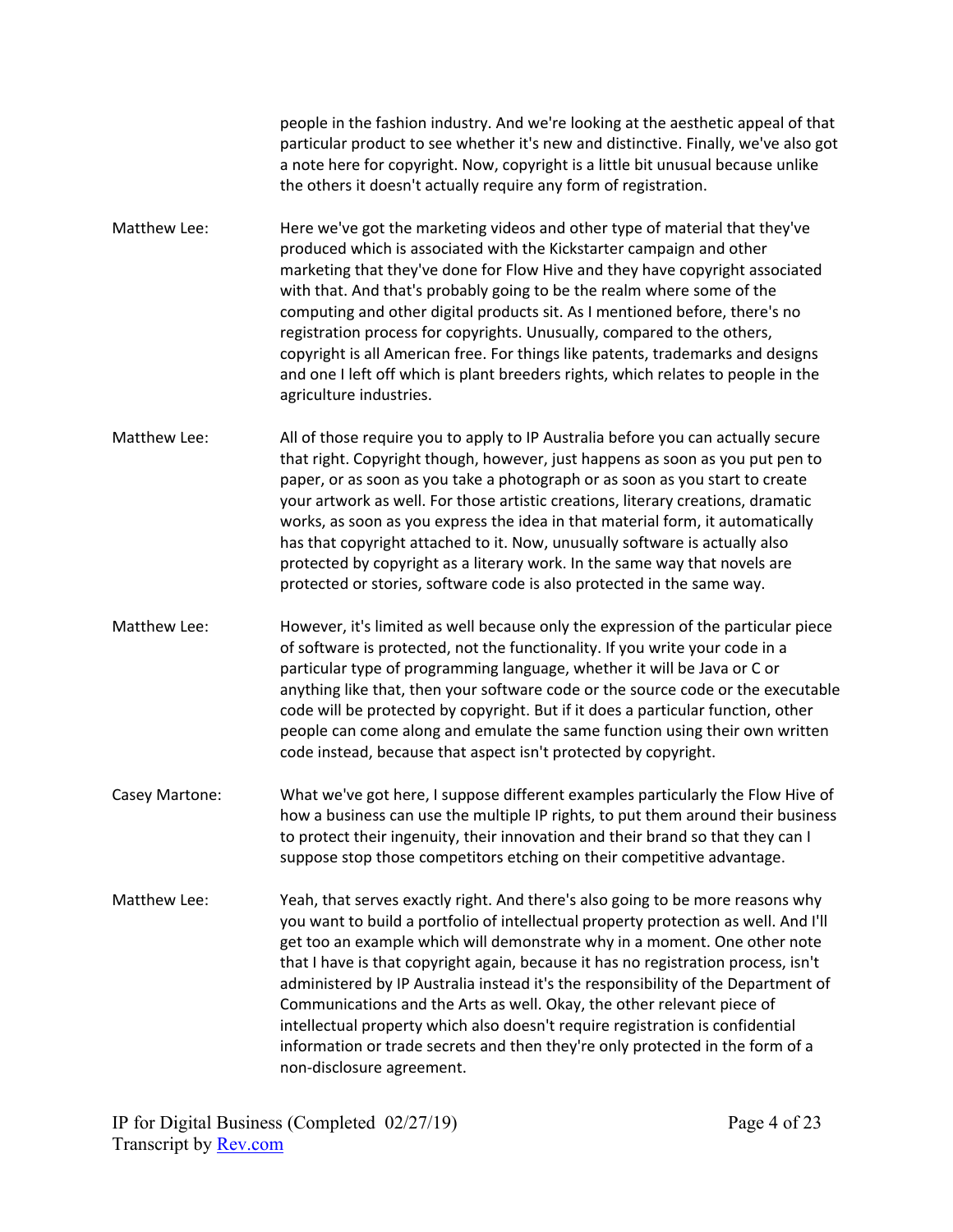| Matthew Lee:   | Now, a non-disclosure agreement is simply that. It's an agreement between you<br>and another party to keep a secret. And the most famous example that we<br>have, that most people are aware of is the Coca Cola recipe. Now, Coca Cola has<br>been in business for a long time over 100 years, and I'd say that they've done<br>pretty well for themselves in the meantime. And they've managed to keep the<br>Coca Cola recipe secret for that entire time, which is no mean fit. And the way<br>that they've done that is that, if you happen to be exposed to the Coca Cola<br>recipe, you have to sign a pretty lengthy document which basically promises<br>that you're going to keep that secret and not disclose it to anybody else.                                                                                                                                                                                                               |
|----------------|------------------------------------------------------------------------------------------------------------------------------------------------------------------------------------------------------------------------------------------------------------------------------------------------------------------------------------------------------------------------------------------------------------------------------------------------------------------------------------------------------------------------------------------------------------------------------------------------------------------------------------------------------------------------------------------------------------------------------------------------------------------------------------------------------------------------------------------------------------------------------------------------------------------------------------------------------------|
| Matthew Lee:   | Now Coca Cola has managed to do that fairly successfully. But of course, if you<br>have a secret and you've agreed to keep it secret, I would say that the way that I<br>would describe it is that, NDAs can be fragile because if that secret is exposed<br>by somebody, like a third party, or somebody that you've given the information<br>over to, it's really hard to put back into the box. You can pursue them the<br>damages, for breach of that particular agreement and through the court system,<br>but unfortunately, it's really hard, once the secret is out there or the<br>information is out there to try and get that back as well.                                                                                                                                                                                                                                                                                                     |
| Matthew Lee:   | So some people if you happen to have a system like a Coca Cola, they're trying<br>keep that under wraps, then they can be very successful. But otherwise,<br>sometimes you wouldn't pick and choose what the places that you might want<br>to use it. It's also worth mentioning that in some startup communities in<br>particular, such as when you talk to investors be it Angel investors or other<br>venture capitalist firms, that they generally don't sign non disclosure<br>agreements for various reasons.                                                                                                                                                                                                                                                                                                                                                                                                                                        |
| Matthew Lee:   | One reason that I've been told is that, it's pretty administratively heavy, because<br>they get lots of people approaching them with different ideas and it's hard to<br>keep track of all of the ideas that they're given. They don't want to just be<br>burdened by having NDAs and different types of agreements with so many<br>different parties, which they have to keep track of, and manage as well. So just<br>something to be aware of.                                                                                                                                                                                                                                                                                                                                                                                                                                                                                                          |
| Casey Martone: | I suppose the real question here Matt is that, you've got trade secrets, you've<br>got copyright, patents, trademarks and designs. I suppose as a business, one of<br>the hardest things to get across in the early stages is how do you apply a<br>strategy around that? I suppose what Matt's presenting here is that, the hearer<br>of a different mechanisms that you can use and you can implement, you need to<br>obviously seek some advice in a lot of things, weighing up the decision to use a<br>non-disclosure agreement versus seeking a patent That's a very big decision,<br>and you do need to get some really good advice about the pros and cons and<br>the application as well as the commercial benefit or dis benefit and risks. Here I<br>suppose we are presenting all those options but we do want you to I suppose<br>think about the benefits and the risks with each of them, when you're looking at<br>you are an IP strategy. |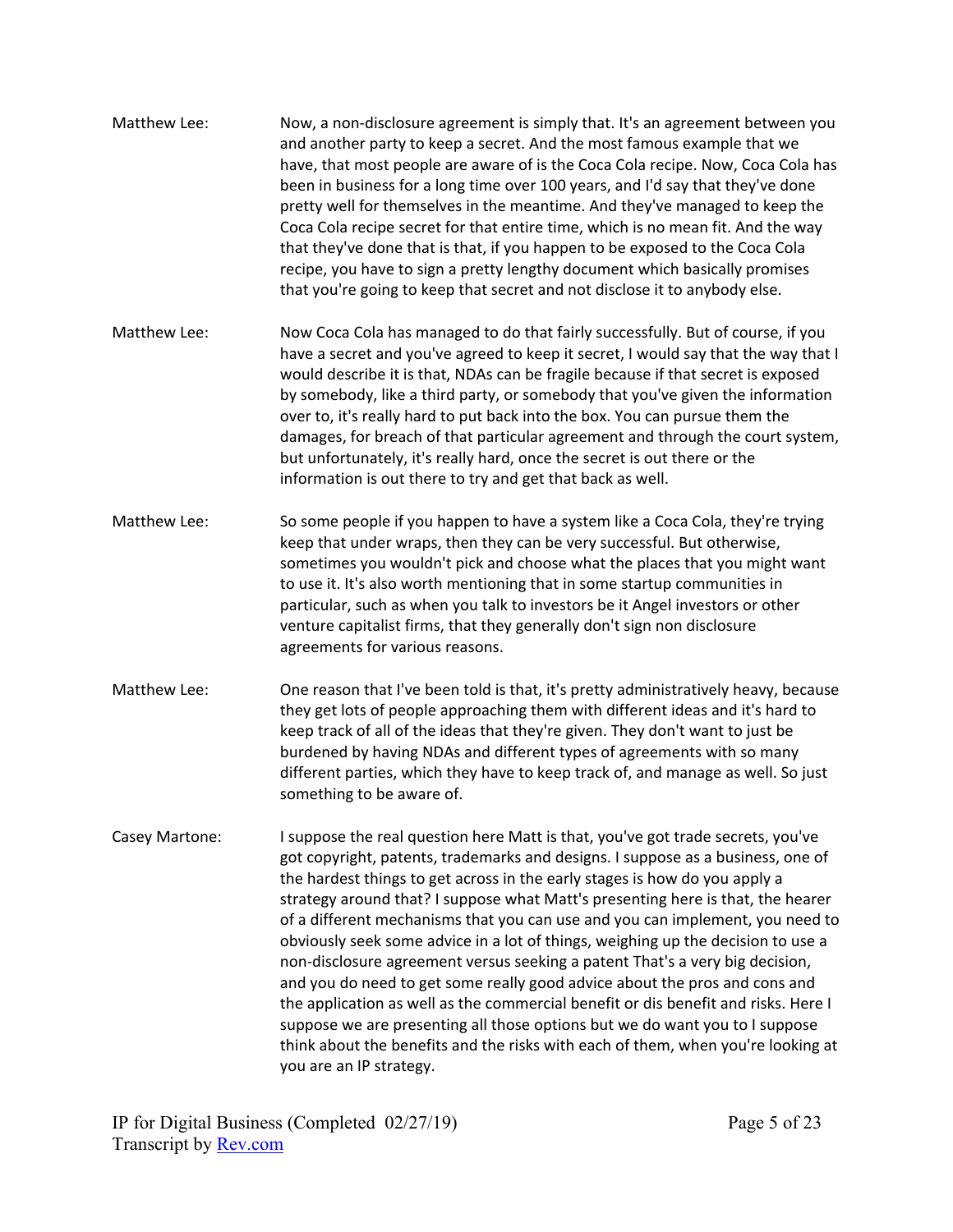Matthew Lee: Absolutely. And I think that some of the startups I have talked to as well, I don't know if it's a jump in and say that I need to get an NDA or [inaudible 00:14:21] every single party. But again sometimes it needs to be the right thing to do. Not only, it may not be the right timing or the right person in the NDA with but also if you feel that it's just wasting your time and effort, if you're not going to actually use that later or that might not be necessary. But again, we always encourage throughout this entire webinar as well as after we leave this session today to think about, what advice or help that you might need to basically get something tailored to your own situation. Matthew Lee: I guess that's a good way to segue into this is that, for those people who happen to be on this lean bootstrapped budget as well. Perhaps legal advice because it can be somewhat of an expensive process, depending on what you do. Maybe something that you go, "Okay, I'm not if I have the money or funds to do this right now." One thing that we've recently developed here at IP Australia is that, we have the IP contract generator. And it's at the link at the bottom there, which is ipaustralia.gov.au/NDA. Matthew Lee: If you want, you can jump into that website and have a look at what we have there. I think contract generator will allow you to plug in a few details of your own entity as well as the other entity that you happen to be dealing with. And once you actually get those details into the system, it will automatically spit out a contract, which is a basic NDA document that you can use and then you can tailor it to your own needs as well. It can be a really good starting point for you to say, "Okay, I need to just get an NDA whipped up for myself, because I've got some situation that I want to keep secret." Matthew Lee: Here's a good resource that you can have that generated automatically and it's free of charge. We don't charge you anything for making that. Again, I'd like to encourage you that if you use this tool that you use as a starting point, and again, tailor it to your specific situation. But again, it's something that we've done recently. It's available to you for free. Matthew Lee: Now, I mentioned before that it's important to build up an IP portfolio. This is an example of a recent story of a company called Zoox. Now they're in the business of autonomous vehicles or self driving cars. Unlike some of the other companies which are in this particular space, such as Uber and Waymo, they are looking at building a vehicle from scratch. Up until very recently, they were operating at stealth mode, so nobody was quite sure what they were doing behind the scenes. And it was only is at one point last year that they went public with some of the details at their operations. Also during this point as well, they happened to do a raise in the middle of last year for 500 million and that was US dollars. It was the equivalent of about 800 million Australian at a particular valuation of 3.2 billion US as well, which is a lot of money. That's a lot of money.

Casey Martone: Significant isn't it.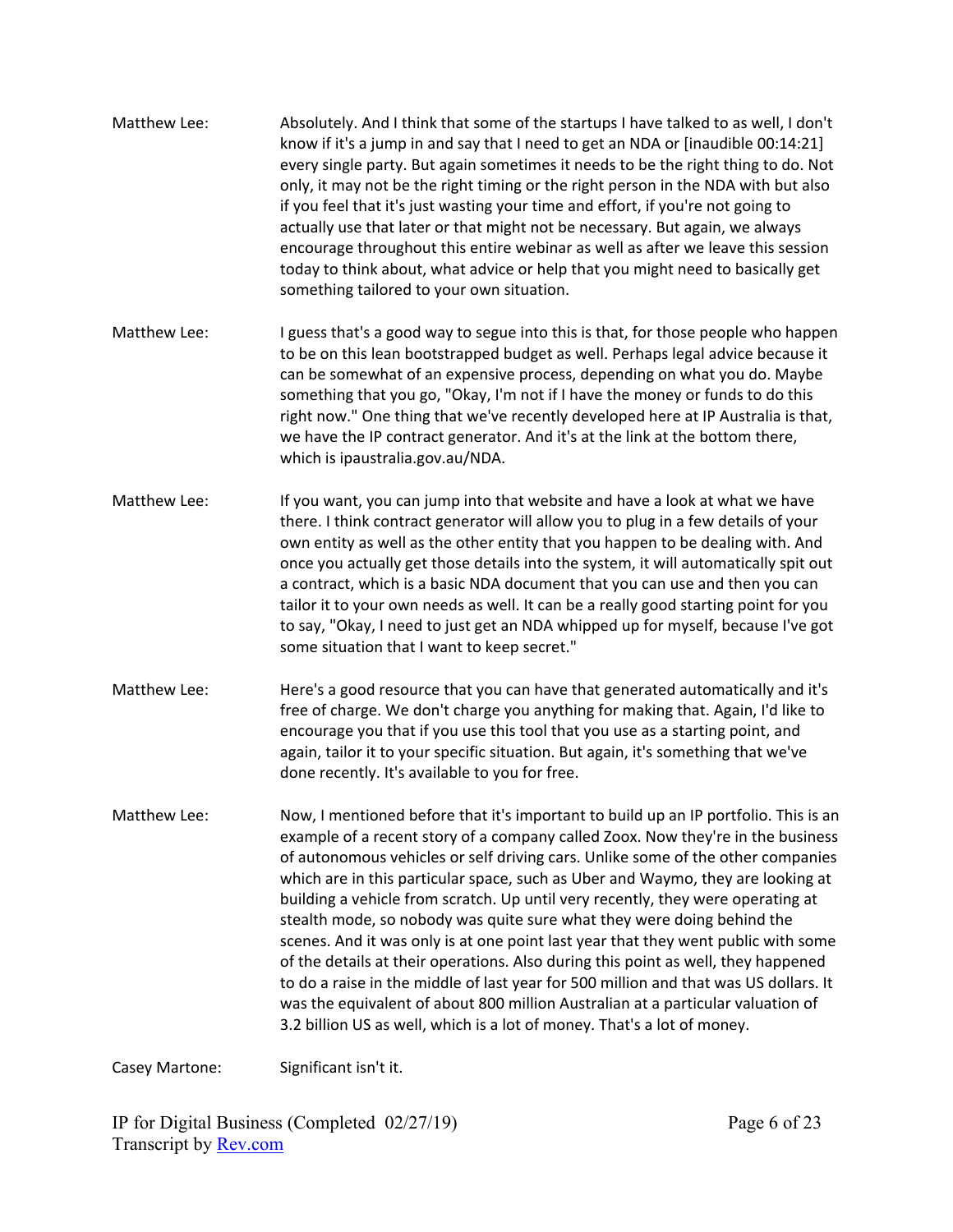- Matthew Lee: That's right. And this is coming from a company which hasn't sold a single thing. They haven't got the product to market, they're still under development phase. Despite that, they've still got the valuation of \$3.2 billion.
- Casey Martone: Matt I'm going to ask you where's that value at?
- Matthew Lee: So the value of that particular company lies in this intellectual property. One of the founders of this is Tim Kentley-Kay who's in Australia as well. He went over there with this big idea, got an American partner Jesse Levinson. And they started working on this concept of building their own autonomous vehicle as well. As part of that process, they've developed a lot of intellectual property and also one of their very early venture capitalists funds was also an Australian venture capitalists funds as well which put money in there.
- Matthew Lee: And one of the quotes that they have is that, they were willing to stump up this cash and I think that they put up that raise was \$40 million. They were willing to stump up that cash because they recognised the value of intellectual property that they built up in Zoox. And not only was it something of value, but they said that ... And this is a quote is like they say, "We also know that even if the ultimate vision of the driver-less taxi is not achieved, the team will still be building significant value in its IP, which would be strategic to a very fast growing space with lots of big players watching intently. This provides some risk mitigation to getting our capital back."
- Matthew Lee: What they're doing is that they're saying that you have this intellectual property built up even if things go pear shaped, there is a lot we can do with this intellectual property, and therefore we're more willing to take that step with you and put capital into your particular business because you've also got that portfolio built up as well. So what I wanted to kind of emphasise in here is that again, we have all those types of intellectual property we covered whether it be trademarks, patents, even copyrights, and non disclosure agreements, confidential information.
- Matthew Lee: If you happen to spend the time to just think about your intellectual property in your business that can be valuable not only from a protection point of view to fend off competitors, but also to attract the investors as we can see in this particular example, as well.
- Matthew Lee: All right, now let's jump into a few more details we'll be covering a few different topics along the way on starting from some of the things that you can think about when you get your idea for your particular business venture, developing it, taking it to market and then maybe even going overseas as well.
- Matthew Lee: We'll start with this first one here, which is about computer implemented inventions, and patents. Now, a lot of people that I've talked to in the startup industry, they've said, "I've got this great idea. I want to make sure I lock it down." And they think that the best way to lock it down is to get a patent. And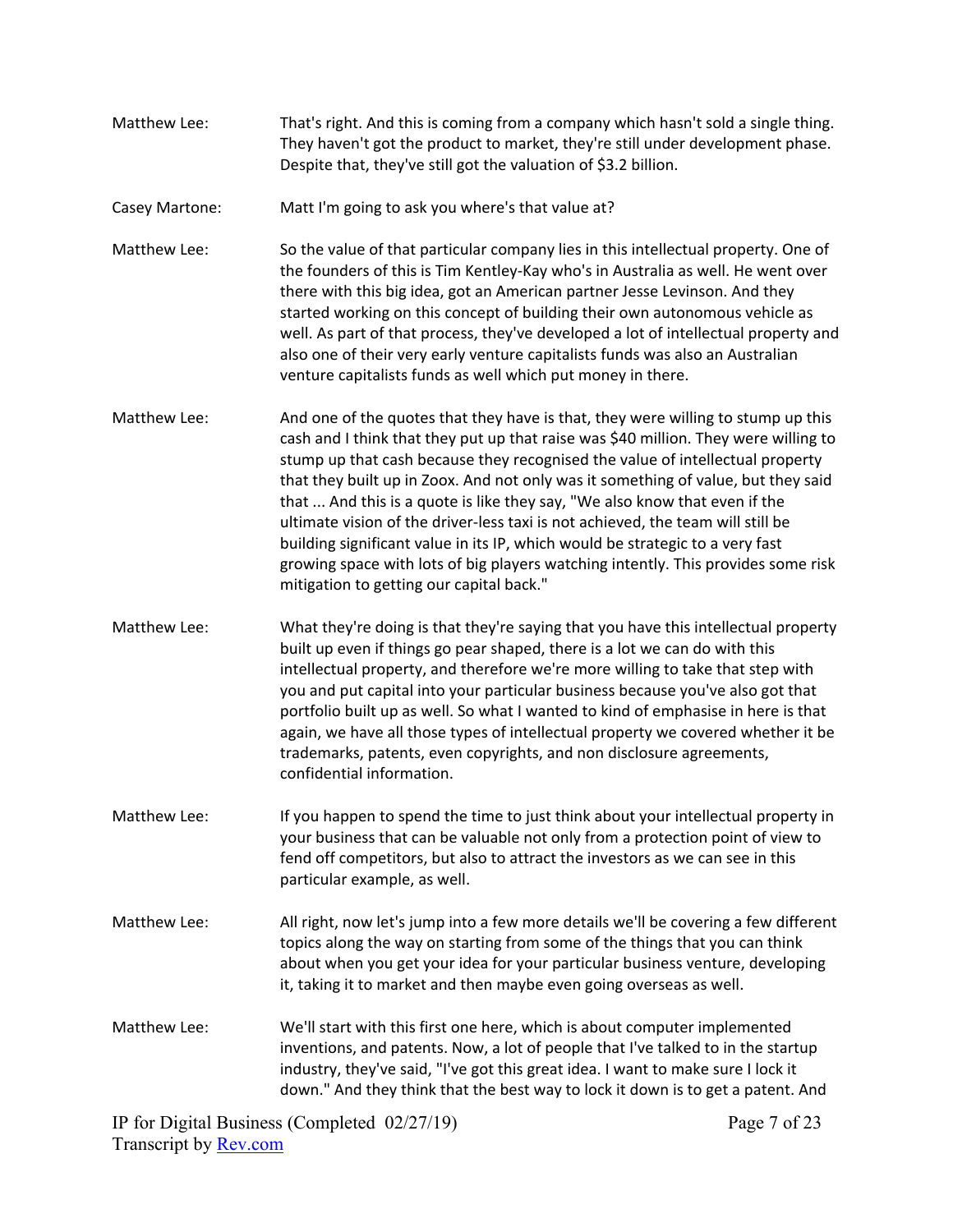it's true in a lot of cases, if you want to protect the functionality over product we saw before that copyright doesn't cover that. The only way to do that instead would be to use a patent unless you can find some other way to use a trade secret or NDA type of protection instead.

- Matthew Lee: However, the rules in Australia are pretty complicated in this space as well. So let's have a quick exploration. Now, why would you consider getting a patent in the first place? We have a company here, which is called Longtail UX, which is a Sydney based company and they're in the software as a service or SaaS space. Effectively, what they do is they analyse businesses and their websites the way that they run and they help improve the search engine optimisation or SEO of that websites using some of their patented algorithms and techniques to improve, findability of that particular website as well on the Internet.
- Matthew Lee: By helping your business get found, obviously that's going to improve your marketing and overall visibility, that's the type of service that they provide. And they've got this particular quote here, which just demonstrates the value of having a patent on their own technology, because it allows them to go out themselves and find those clients as well as investors because they have taken those steps to protect their protected technology through patents.
- Matthew Lee: What does a patent actually give you? Well, it actually provides you with protection or in the monopoly right to exploit the invention after you secure that registered patent. That could be controlling how your product is sold, manufactured, developed, etcetera, etcetera. And it can protect products and services through protecting things like an actual machine. It can be apparatuses and inventions but also methods and processes as well.
- Casey Martone: So Matt we have a question from one of our audience, when you say proprietary technology what is it that you're actually mean? Can you use some different words to kind of contextualise that a little bit?
- Matthew Lee: Yes, so proprietary technology, again, I think is using many different contexts. But I think that the way it was used there was that it's saying that this was technology which they had developed in house. I'm not sure if they did it in partnership or other people or contractors coming into their organisation. But something that they developed within the company structure and might have sold protection from it again, through the patent process. They were able to demonstrate that they were the owners of this particular technology and that's something that we do check as part of the patenting process hence we're able to apply for the patent and then get a secured as well and demonstrate that it passed all the steps conveniently, the steps are listed below.
- Matthew Lee: Before I get to that, we'll just cover the second point which is to say that registration lasts for 20 years for a standard patent. Eight years for an innovation patent which is a slightly easier of patent to obtain. And again, it might be relevant for people in the software and digital space too because you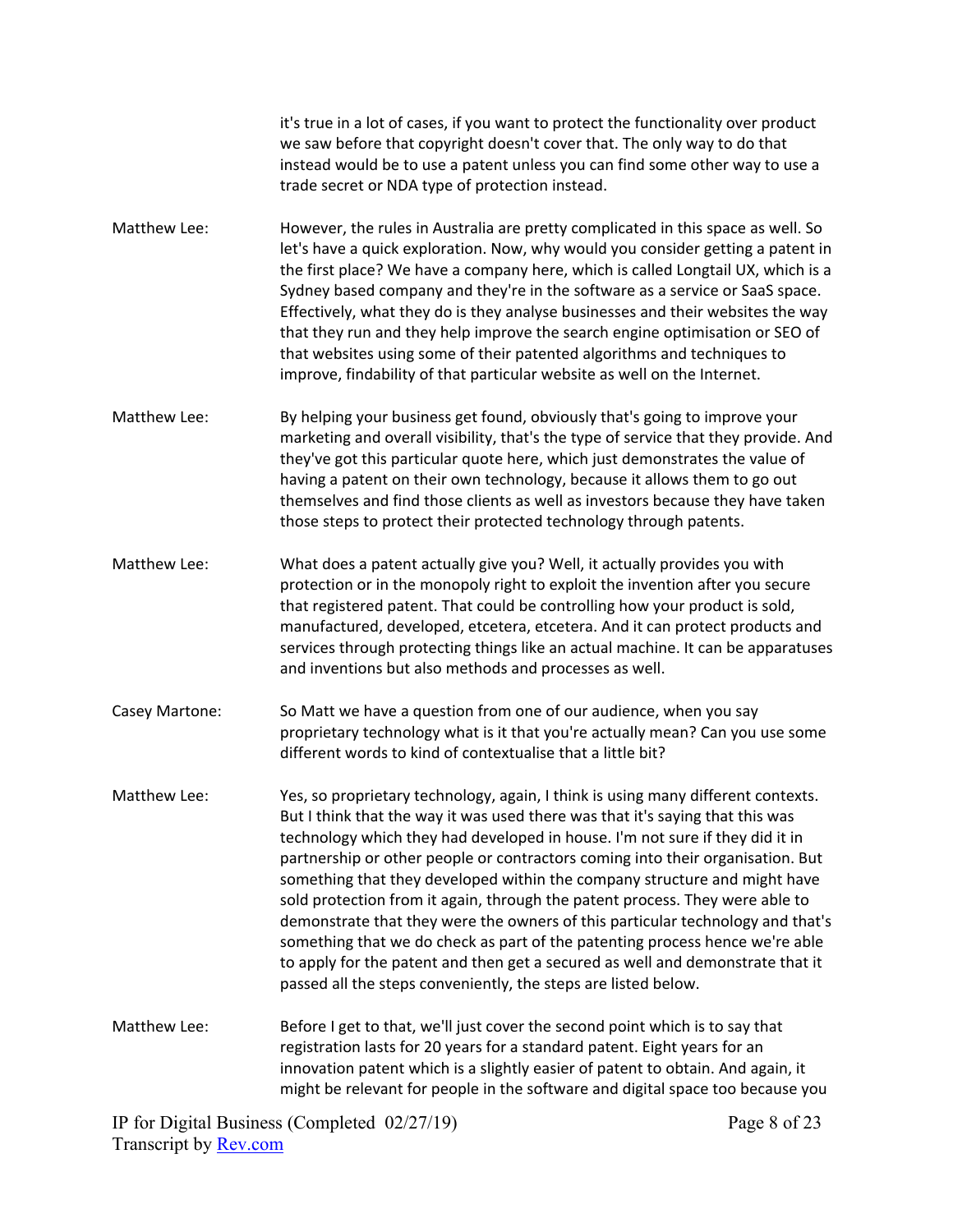only need a short period of protection. You assess patents on many different criteria. But the main criteria that we have here are novelty, inventive step and manner of manufacturer.

- Matthew Lee: To explain these, novelty basically looks at is your product or is your idea something that has been done before ever? If it hasn't been done before, we then go to the next one inventive step. If your invention is new, what's the closest thing that was previously invented before you and what's the difference between that and what you've got in front of you right now? And is that step significant enough? Or is it a very, very small minor improvement that people would find obvious?
- Matthew Lee: And if you can clear that and saying that no, it's like my invention is new, it was novel and the step is big enough to not have been obvious to people working in that particular industry. We get to the last point which is manner of manufacturer. Now, this is the big sticking point when it comes to software and digital products. And again, I've had extensive experience working in the patent area in the computing technology section dealing with this question a lot. The manner of manufacturer role was implemented to basically say, what are the types of innovations that we want to have protected by patents?
- Matthew Lee: And again, patents last for up to 20 years. That's a long time, right? There are certain types of things that under the law, we say that, "No, you can't have a monopoly right over that." Now, there are some clear exceptions such as you can't patent human beings, you can't patent laws and discoveries of nature and you can't patent purely mental processes. They all make sense there's a common sense argument to say, "No, somebody should own that." You don't want to company owning humans or the way that you should be thinking instead. There are clear reasons for those exceptions.
- Matthew Lee: However, there is also an exception for purely financial and business schemes as well. That's something again, where we say, "Okay, we don't want to have those types of inventions protected, because again, there's very similar to those mental processes that we mentioned before as well. And that's not the type of thing that we want to grant inventions for. The way that we think about digital products and services is that we say that, "Okay, what is it that we want to give patents for?
- Matthew Lee: In IP Australia, we can distil it down to a basic question. Is your invention a technic or does it involve some level of technical innovation? Or instead, can we characterise it as a business innovation. If it's a technical innovation, then you're more likely to be able to obtain a patent and if it's a business innovation only, you're more unlikely to get the patent. To explain the difference between these, Uber is a very successful company in the ride sharing space. They have a number of patents. However, the main thing that Uber is known for is a ride sharing service.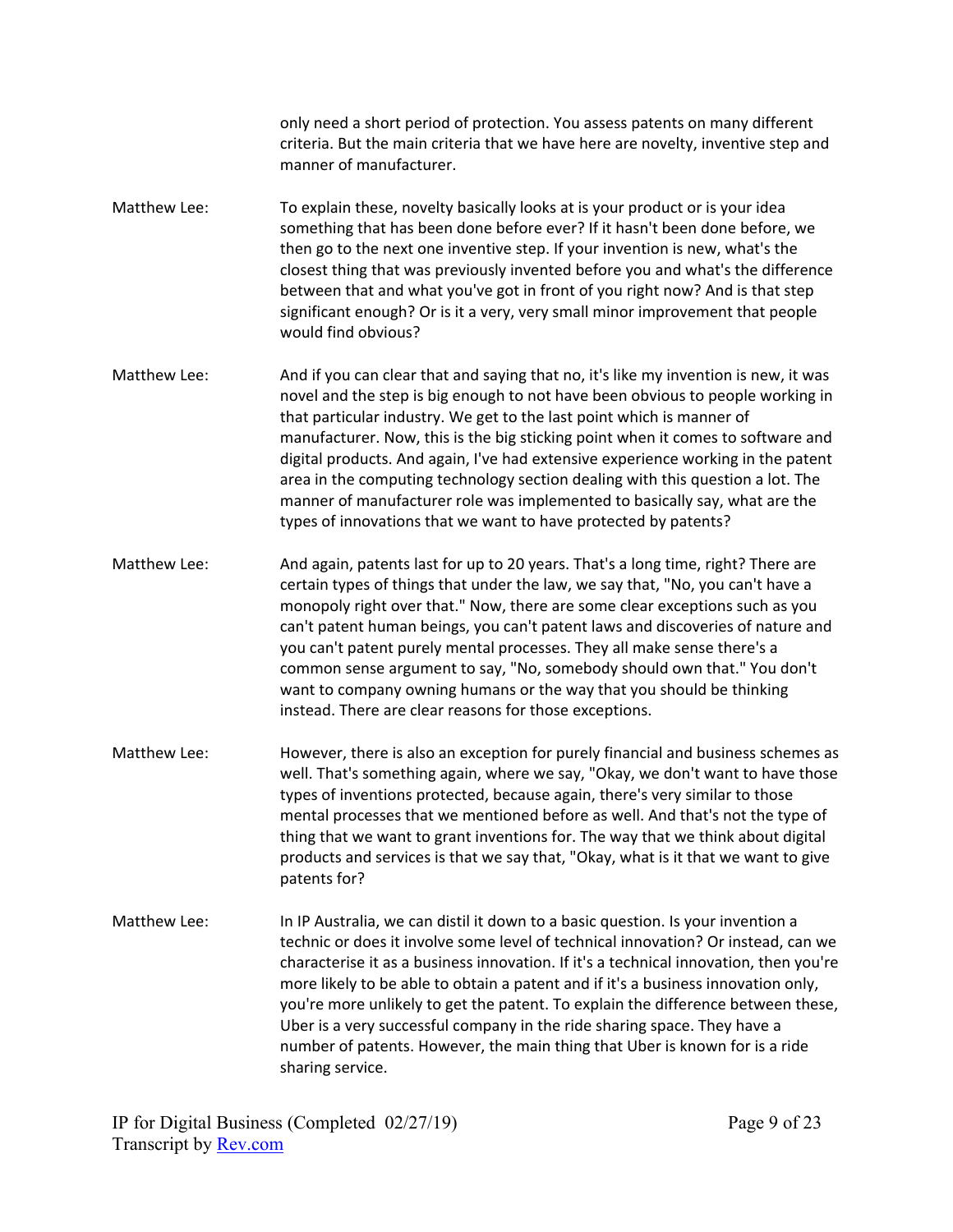- Matthew Lee: That in and of itself is a business innovation because people have their own cars and it's a scheme that allows people to use their own cars to pick up other passengers using an app and take them to a destination that they choose to do so. Uber does not have any patents which relied to that particular scheme. Instead, Uber has a number of patents on GPS technology, as well as the way that it functions with their app and processes that particular data as well. So GPS technology in this particular instance, can be regarded as a technical innovation because they will be able to take that technology, make improvements on the technical side of things to say, "Yes, we've got something new with GPS and a better way of using it. And the actual business innovation side they haven't got a patent on instead."
- Matthew Lee: Now you could argue that Uber might be successful for a number of reasons, but this is also a good example to say that you don't necessarily have to get a patent to be successful. And again, this will apply to a lot of people in the digital space, especially if you happen to be making an app or some other kind of web platform or digital platform instead. Because if you happen to be servicing a segment of customers in an unusual way, then sure, you may be like Uber, disrupting a market and coming up with a great idea that people would love.
- Matthew Lee: But if it happens to be in business scheme, then you won't be able to get a patent for it, or it's unlikely that you will be able to get the patent for it. Because it falls more on the business innovation side than the technical innovation side as well. So really, we're looking for improvements to technology. Are you making data? Are you structuring it in different way? Are you making a computer run fast? Are you making a system which allows you to retrieve data storage from hard drives or databases in a more efficient way? Types of things like that, are more clearly going to be technical innovations, other schemes and methods are going to be characterised as business innovations and therefore not eligible for patent protection.
- Matthew Lee: To give you a slightly perspective on the same point, I've got an example here regarding block chain. Now block chain is are pretty popular technology for the last few years used for a variety of different purposes. If you happen to conceive over a new type of block chain, which has its own new data structure, and satisfies the other steps that we said before, novelty and inventive step, for example, then you may be able to get a patent for that.
- Matthew Lee: However, if you use a particular type of existing block chain and you use it for a new use that hadn't been contemplated for before, say, using it for the fashion industry, tracking the origin of a particular dress and the like, then that's a new use of that technology. But again, it's business type of use, which may be characterised as a business innovation and therefore you may not be able to get a patent on it. Now, I have to emphasise that this is a fairly complex area of law. There's a lot of court cases which have been arising in the Australian court system over the last decade on this particular topic and there's still some cases in progress at the moment as well.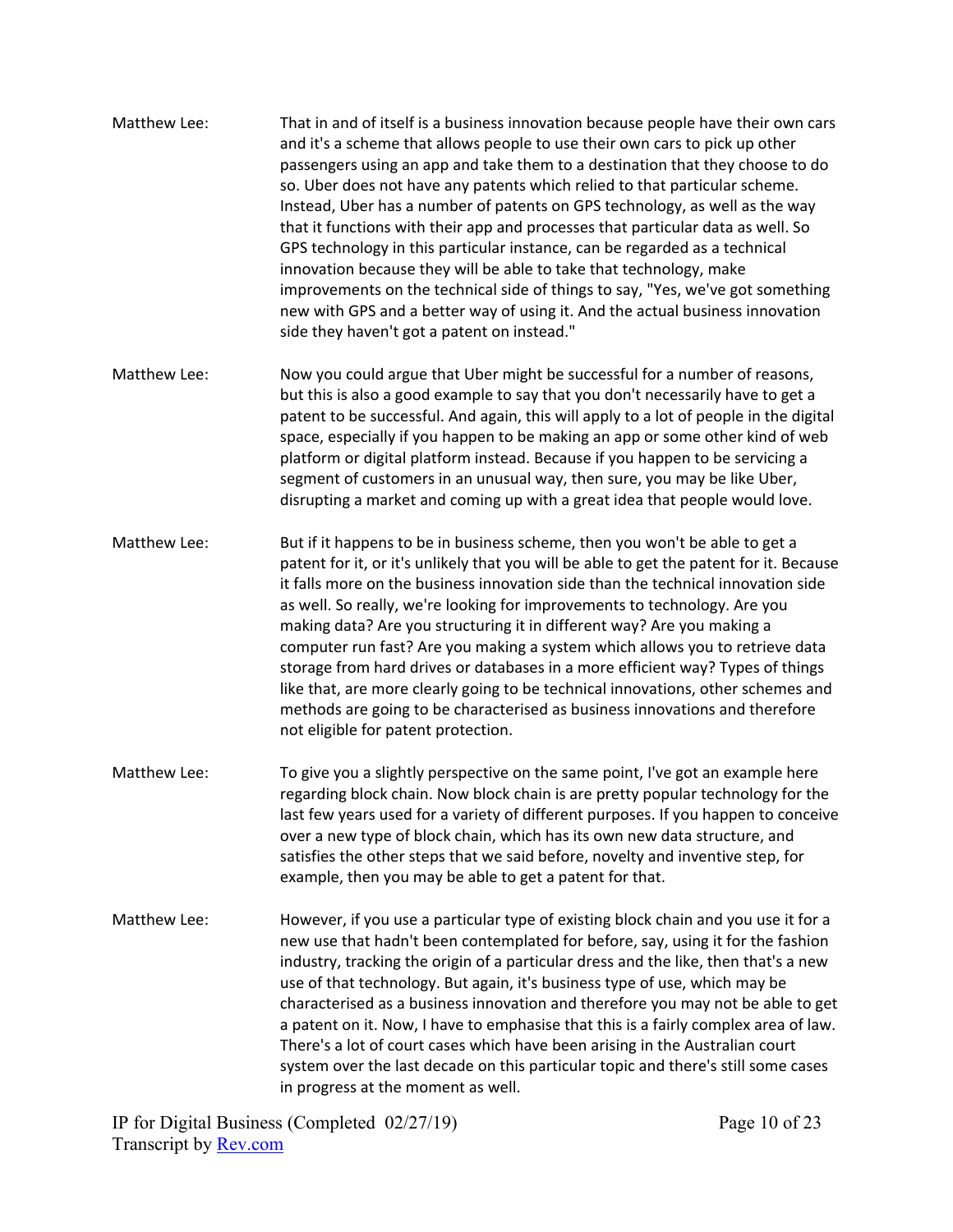- Matthew Lee: Suffice to say that because it's such a complex area, we really strongly encourage you to seek legal advice if you sort of keen on getting a patent in this space. Or even if you think that you have something which might be able to be protected or would you just want to make sure for peace of mind instead. It is again, very complex, there are a lot of grey areas and exceptions to it as well. There are more details on our website if you want to delve into the technical side of things and the legal ease. But again, we encourage you to seek legal advice on this particular topic where possible.
- Matthew Lee: Okay, just a follow up question about proprietary technology, means that you've applied for a patent, so not necessarily. You don't necessarily have to apply for a patent to have proprietary technology. It's more of a question of ownership. So is there something that's been created by you or perhaps your company instead? And one way that you can establish exclusive ownership is by a patent. But it's not by any means exhaustive. Again, if you haven't protected by some other means, such as copyright or non disclosure agreement, then it's proprietary technology. But you don't even need to have a formal level of protection for it to be proprietary technology. As long as there's something that you own, and you can say that you own it, then it's going to be considered to be proprietary technology as well.
- Matthew Lee: Which actually is a good segue into the next topic, which is going to be all about ownership and the types of issues that you can face in a digital business as well. We talked a little bit about patents and some of the ways that you can protect an idea using a patent and some of the difficulties of that too. But that's only a part of the story because let's say that you've got your idea, you said that, "Okay, I've tested it in the market. I know that I want to develop it and make something of it as well." The chances are, you're going to bring other people on board, that can be in different forms, such as bringing more employees into the business or maybe getting some contractors to help you build your website, work on your software code and the like as well. Or perhaps you might even want to bring in some other people as partners instead, or perhaps investors who might form part of your board.
- Matthew Lee: You're going to run into other people in various capacities. You need to have some level of protection in place or have some consideration as to what are the implications is going to be as you bring in other people into your organisation as well. The reason why you need to have such careful consideration about it is, depending on the way that these people coming to your company is going to be a different implications for you in such a property. Now by default under Australian law, if you have an employee during the course of their employment, who creates a piece of intellectual property whether based on a document which they're writing up in a word processor or something more involved than that. The intellectual property of that piece of work is going to be owned by the company or by the employer.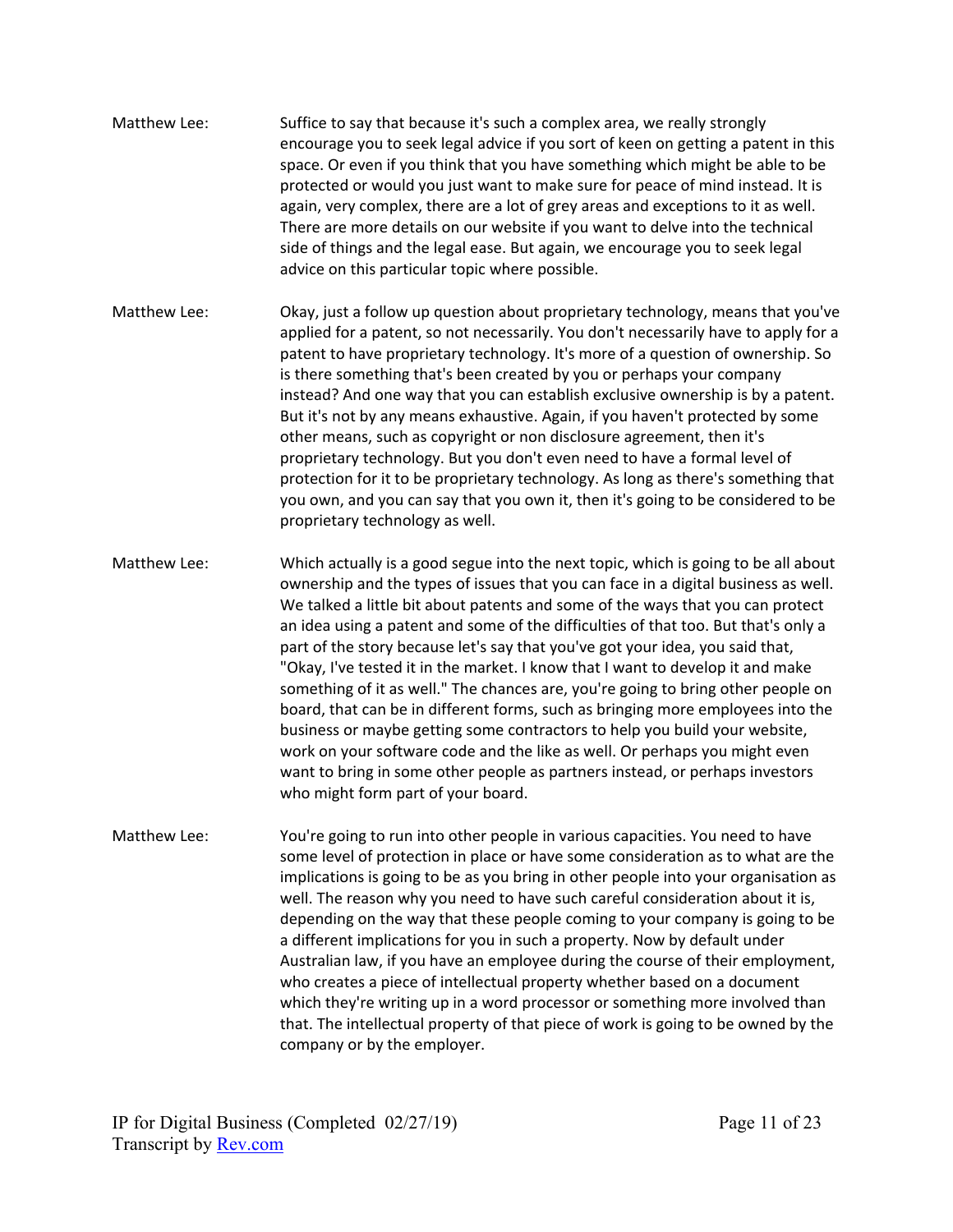- Matthew Lee: However, a contractor who's an independent contractor, in the absence of any other agreement, otherwise, if they create a piece of intellectual property, such as a website or take a photo for you, or something of that nature, the intellectual property is by default owned by the contractor. It's not owned by the company that they were doing it for. And this is a really important distinction to make. Because if you have a situation where you get somebody in and they start working on your software codes to help develop your product and you haven't got an agreement because maybe their family friends or maybe there's somebody that you were referred to and it's just a quick job and they were just working quite quickly and you didn't want to get the hassle of any paperwork.
- Matthew Lee: By the time that you go to launch, the last thing that you want to happen is for them to say, "Hey, do you remember that piece of work that I did for you a few months ago? I'm not too comfortable with you launching your product anymore because I actually want to do the same thing myself. I have the intellectual property rights retains by myself. If it's all right with you, please don't launch it because I own the IP, and I'm going to launch a different product instead."
- Casey Martone: What a pickle.
- Matthew Lee: Yeah, that's not a good situation to be in. And again, by default, if there is no written agreements, then they will be the owners of the intellectual property.
- Casey Martone: I suppose even a paperwork is fairly cumbersome sometimes. A quick and dirty kind of arrangement is probably not the way to do business.
- Matthew Lee: No absolutely not.
- Casey Martone: Keep it clean and document everything.
- Matthew Lee: Absolutely. And again, at the early stages, it can be very, very tempting to have people come into your organisation, do a quick job for you and then not have any kind of paper trail as part of that process. But it is something that you want to, again mitigate the risk of something happening later down the track by having that paper trail in place. Now, it didn't come to the question of what do you need to have in that agreement or that piece of paper with those other people. Now, keep in mind that this also applies to partners and other people who are coming to your organisation on any capacity as well.
- Matthew Lee: You can have it as part of that employment agreement, that contract you have with the independent contractor or even the partnership agreements as well. The types of things that you might want to consider is, first of all, if they're bringing in existing material, or you're bringing in an existing material to a product, acknowledge it, just lay it all out on the table. What is it that you're coming with? What is it that they're coming with? Just so that we can all be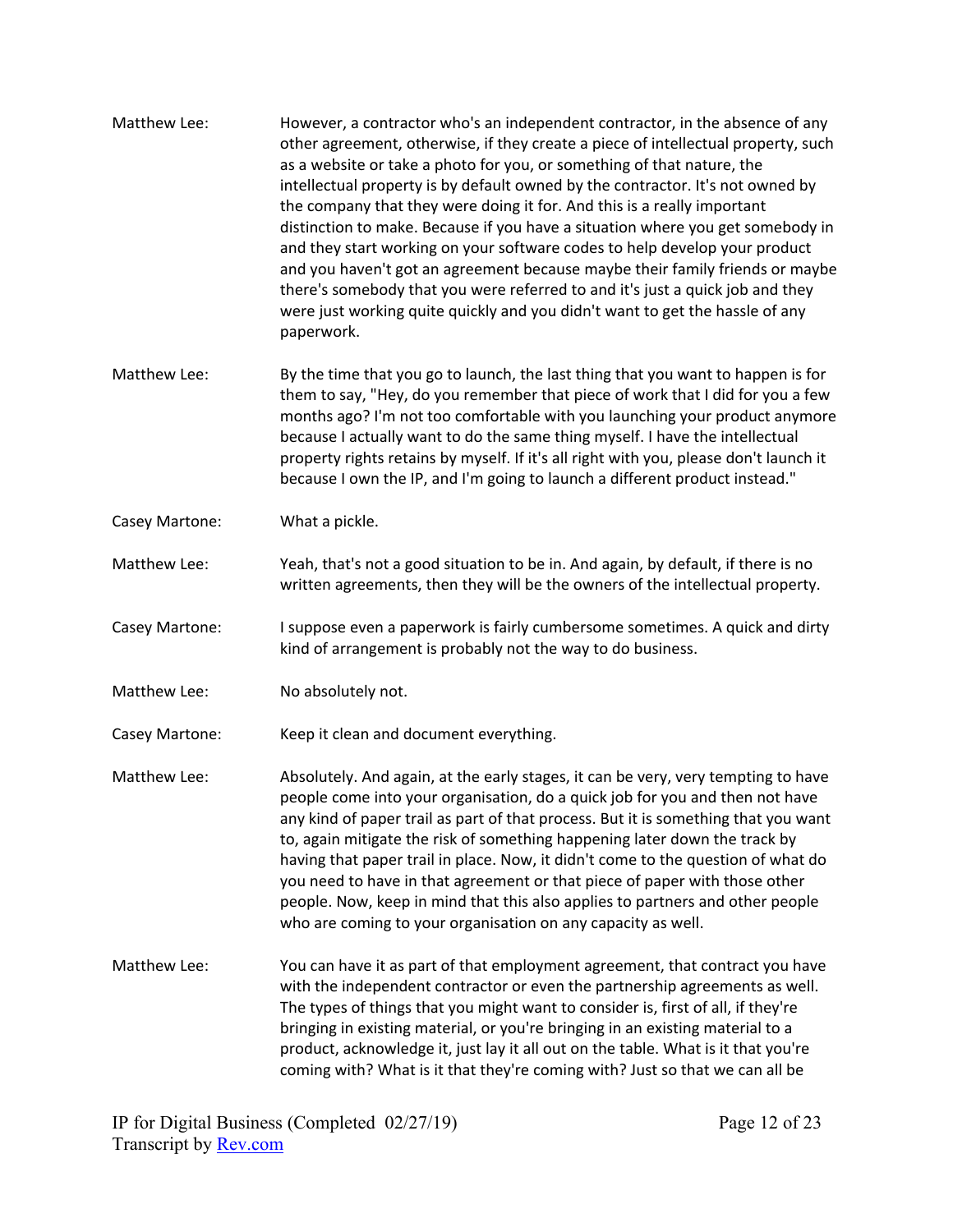clear on exactly what's happening and who's pulling their resources into this organisation.

- Matthew Lee: What other uses of that pre existing material that you would like to authorise? Can they go off ... If they have another side hustle, can they go and use that material for that side hustle. Can you use it, etcetera, etcetera, as well. So make sure you're clear on exactly the usage restrictions or requirements of that pre existing material. What's going to happen to new material that you develop? If you work together on making code, and again, this happens a lot in the software industry where bits of code are combined together to a single product, it's all going to be mixed together.
- Matthew Lee: So have an idea of who's going to own that newly developed material. And generally speaking, that's going to be within the organisation that the person's coming into as well, but you might have some exceptions to that. Can either party do with the new material and does it include future updates and work? And think a little bit of a head such as if a party leaves the organisation but that product is still in the marketplace and it's still being supported? Is there going to be any ownership implications about supporting that particular products going forward?
- Matthew Lee: Can the parties use the know how from the relationship on other outside projects? So again, think a little bit ahead for the exit strategy, even for yourself. If you decide to go off and do another venture in a similar type of marketplace, can you then say that, "Okay, the information I've been exposed to, I can still utilise that for my own purposes, and possibly even work for a competitor." This is getting into a little bit of the space of non compete clauses, and the like, as well. Finally, who's responsible if third party rights are infringed, as following that what are the limitations on liability?
- Matthew Lee: You want to make sure that again, especially for that pre existing material, as well as the newly developed material, who's going to be responsible if a mistake happens, and you happen to have an impact on some existing piece of intellectual property of a competitor or someone else who's got an issue with what you've developed too? If you have all of these things as part of that written agreement, again, it's going to sort out some of the issues that you might face later on and be much less hassle. Because at this particular point when you're first getting somebody and on boarding them onto your organisation, by having all of these things sorted out, it just means when an issue arises, you can just refer back to that piece of paper to what you agreed to and stick to that without having to wrangle, argue and some otherwise negotiate an outcome, which is going to take up much more of your time and resources.
- Casey Martone: Obviously, there's a lot of detail in that. And obviously, collaboration agreements and IP projects and the like do require legal advice. And so we would definitely recommend that you would work with either an IP attorney or

IP for Digital Business (Completed 02/27/19) Transcript by [Rev.com](https://www.rev.com/)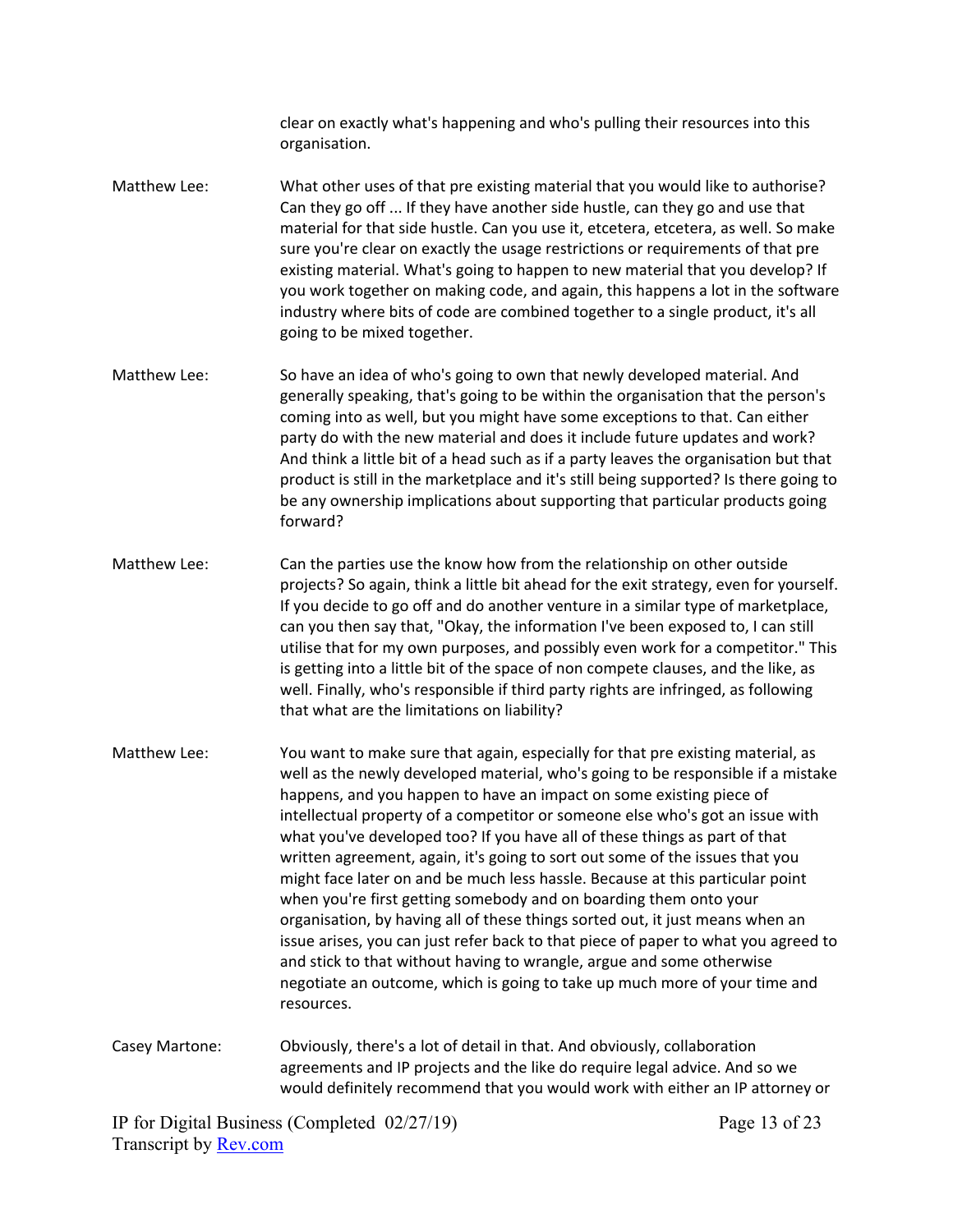an IP lawyer to help you navigate and draft appropriate agreements around particularly the ownership out of what happens once something is created and also to how something is used following maybe a dissolution of that partnership. All right, let's kick along.

Matthew Lee: I also mentioned that a copy of these slides are available in the handout section of the interface as well. You will be able to get a copy of those points. You don't need to be furiously jotting down notes to see what's on screen there as well. You will be getting copy of that as well as the URL which was at the beginning and we will also show at the end which has all of this information which is ipaustralia.gov.au/digital which has the same information on our websites too. Okay, so moving on now. You've got your product, you've thought about the idea, you've developed your idea and built it with some other people as well and then you've gone to market and it's been a great success.

Matthew Lee: Hurray! You're out there customers are coming into your business. You're generating revenue, but with that comes the risk that other people have identified your particular product and said, "Hey, that's a great idea. I'm going to jump on that bandwagon and possibly take that idea and make my own copycat product or service." And will take some of the elements that you've created and run off with it themselves. Online infringement is a real possibility nowadays, especially considering the amount of e-commerce and other types of digital services that we provide too. And not only that, it becomes quite tricky because a lot of this online infringement, if it does occur, can occur in other jurisdictions outside of Australia, making enforcement a little bit of a tricky thing to do.

- Matthew Lee: What we wanted to cover in this section is that what can other steps that you can take if you happen to have somebody infringing your IP online? And it's not always going to be the case where you press the button and go nuclear straight away and start suing people left, right, centre because there are a number of steps that you can take before you get to that particular stage that you should consider taking in some cases that you should have to take before you press that nuclear button instead.
- Matthew Lee: Let's go through some of the things that you should consider. The first thing to do is to get the facts. You need to figure out exactly what has happened. What is the IP that has been allegedly stolen? Do you even own the IP? Is it something that you have some level of protection on? Say, for example, a trademark or registered patent? Or maybe you haven't got a registered patent or trademark, instead. Then also find out that some of the facts about the person who's allegedly infringing you and maybe how they might have the infringing line of the code.

Matthew Lee: Is it something that looks like they've deliberately copied or could it have been a mistake? And who is the person who might be behind the alleged infringement too? I've got a picture here of a logo which is called siege sloth games, which is a camera based games company and today a video game producer and they had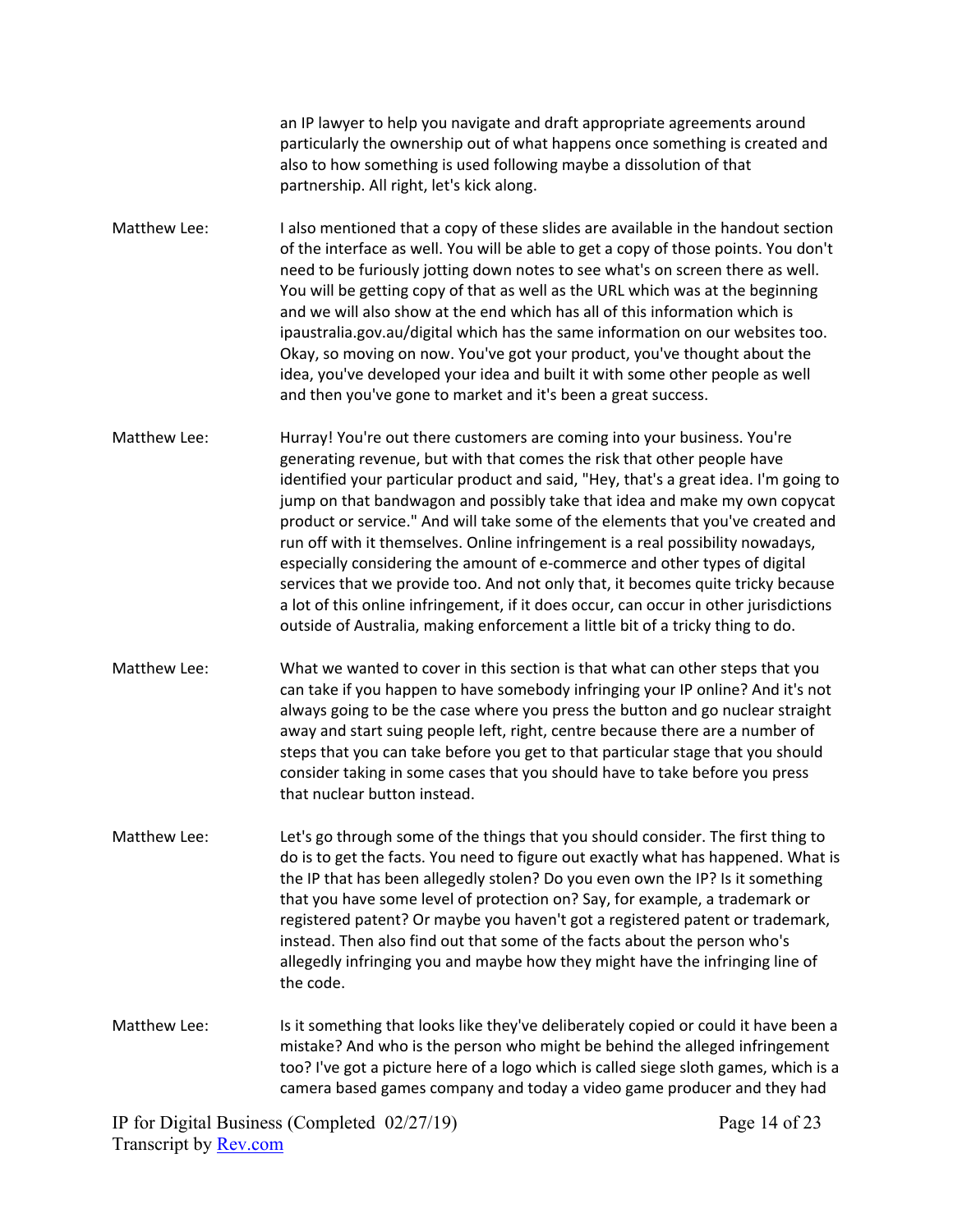an issue recently where they had their logo which is displayed here for you instead on the screen, taken almost exactly and its placed on the YouTube channel. And they said that's unusual because they haven't really encountered many patents who had said that they wanted to get their logo and use it for other purposes.

- Matthew Lee: And they decided to do a little bit investigating before they started contacting the lawyers and it was a good thing that they did because the YouTube channel which had the logo placed as the official logo on that particular channel, was run by a kid who just wanted to start up his own streaming sort of videos on YouTube. I just really liked the logo, just the look of it. It wasn't anything to do with Siege Sloth Games or as a gaming stream. It was just that he'd like the logo, was looking around for sloths and then came across this one and said, "Yep, this is a good logo to use."
- Casey Martone: It's free on Google Images. Sure, you can use that.
- Matthew Lee: A lot of people will do that. They'll do a google image search and then think that it's all freely available to use. So instead they sent a ... And tried again contact with this kid to try and get the logo and said, "Hey it's good that you like our logo but we don't really want you to use it in this particular manner as well." They were able to get a resolution to that particular situation, I think that they may have actually had to contact YouTube in the end as well but again it just doesn't hurt to look at the facts of the situation because there's also other aspects involved outside of just general IP protection.
- Matthew Lee: If I happens to be a kid or maybe a family or some innocuous use as well, you also have to think about the marketing and PR perspective of absolutely laying down a ton of bricks on the person who might have been innocuously using your particular image because they're just did a google image search for sloth or something of that nature as well. It's important to get the facts straight before you take any further steps.
- Matthew Lee: Next, ask yourself is it worth enforcing? Enforcement is generally going to be a long and involved process, especially if you go through the courts. Similarly, though, you also have to ask yourself, what is the IP that's being infringed in the first place?
- Matthew Lee: Sometimes you might have something which is copied, which is something which isn't particularly valuable to you in the first place. And so therefore, is it really worth your time and effort to actually go and take these steps to hunt down people who might have infringed on your product. So if it's something which you can let slide as unfortunate or as a may be, sometimes it might be the best thing to do for your business. And other times, you may decide that, yes, it's valuable, or you want to pursue it for the principle of the matter instead, and to take action as well. But again, it's something that you need to consider at this early stage too.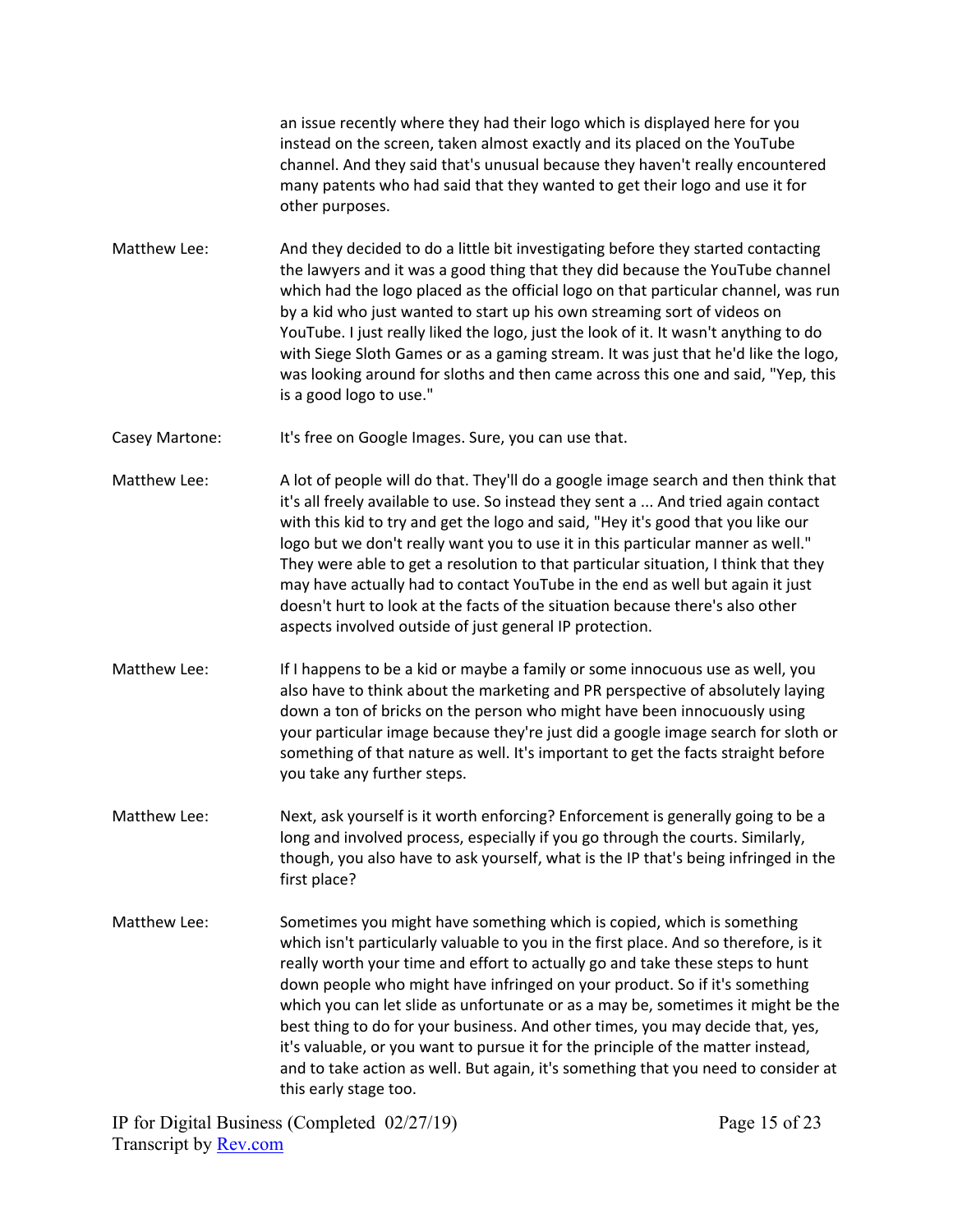- Matthew Lee: Next, contact the other party. There is a rule in Australia that you cannot launch online infringement proceedings without first getting in touch with the other party and the way that you normally do that is via what's known as a cease and desist letter. So the way that you would do that in online infringement cases though, is that you'd have to try and find the contact details in some way, shape or form and that can be a bit of a tricky process. If you can't readily find the contact details of the other party, especially if they happen to be overseas, some of the things that you can do is that, you can actually go to the web provider of that particular website and also assuming that they have their own website established which is the way the infringing product is currently being hosted or sold is that, you can contact the web domain name provider, define that who registered the domain name and then find the contact details there.
- Matthew Lee: The other option that you can use as well is to try and contact the ISP or host of their particular website which you can sometimes just simply put in the request to get their contact details for and then the ISP will comply with that and then forward it on to you. Obviously, you need to demonstrate the fact that you are an intellectual property holder and the possible infringement has occurred so backup your request. In some instances, you can also get us a subpoena to force the ISP or host to tell you who exactly is behind that particular website as well.
- Matthew Lee: Otherwise, there are some other things that you can do, which is to take action through third parties. Well, I've got some screenshots here of Amazon Brand Registry, the Apple iTunes Store, and also of Google and a page that you can launch some inquiries there that can search your property. Now, in the case where you can't readily get in contact with the infringing party, especially again, if they're overseas and you haven't been successful with finding their contact details through other means. You can take action if they happen to have their product hosted on a third party website such as Amazon, Google or iTunes.
- Matthew Lee: So what you can do is that they have facilities where you can say that I'm the registered trademark holder or the intellectual property holder of a particular piece of IP. It's being infringed by this product, which is being hosted on your service and could you please take it down? Amazon Brand Registry actually is a bit of a proactive service where you can preemptively register your trademark. And they will then use the system to monitor for instances of trademark infringement and they like to better help you have your goods to prevent infringement of your goods and services on Amazon itself as well.
- Matthew Lee: But those are the options and again, there's other instances of other platforms such as YouTube and Twitch, etcetera, etcetera, where if you have copyright material, then you can also get that taken down through that particular process. So think about some of the third parties you can contact. The other option that you can use outside of the hosting platforms here, is that you can also in some instances, contact the merchant services such as PayPal and the like and say that again, this particular website is using PayPal. It's infringing my intellectual property, can you please stop receiving payments or facilitating payments to

IP for Digital Business (Completed 02/27/19) Transcript by [Rev.com](https://www.rev.com/)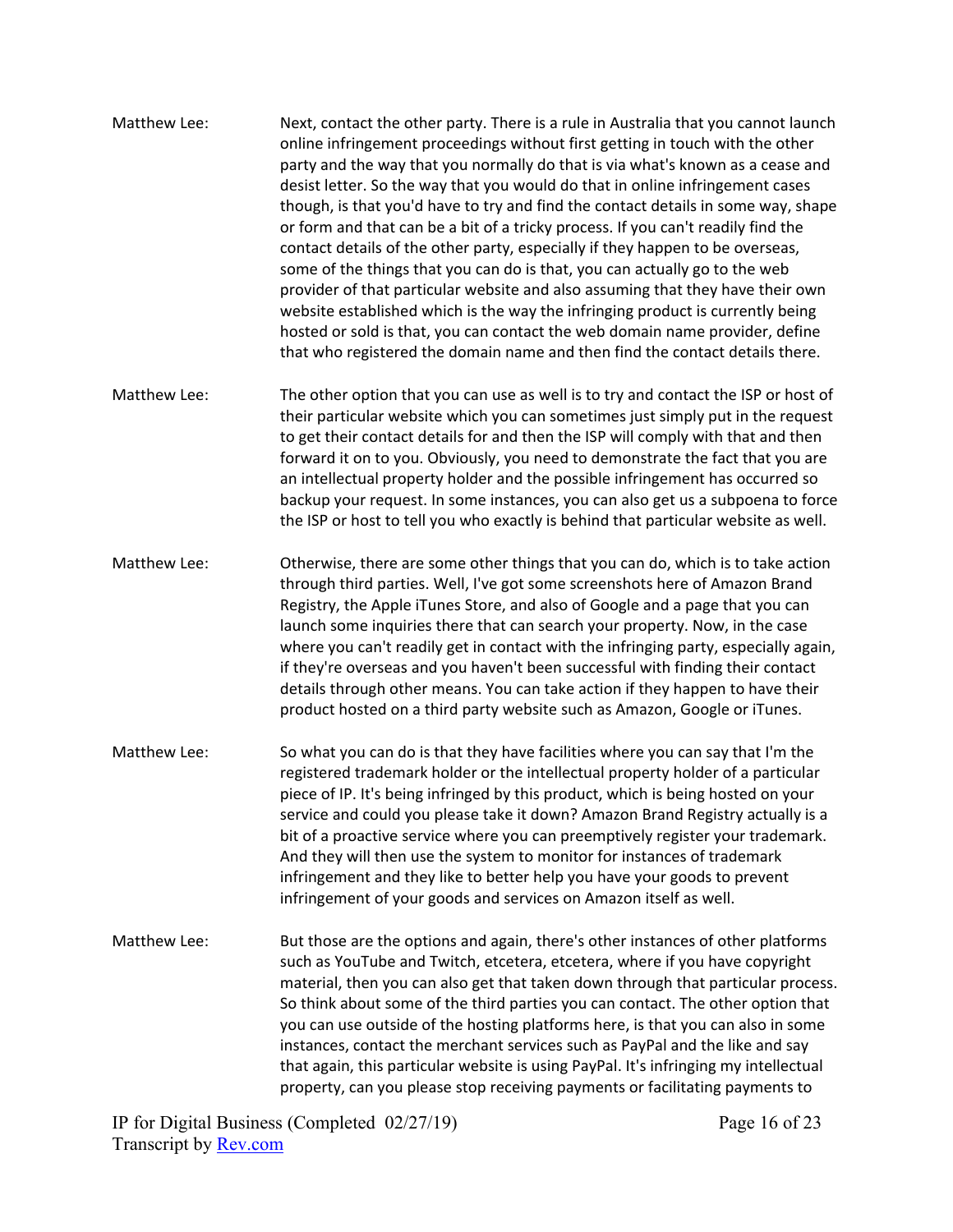this particular domain or websites. And in some cases, they'll also comply with that as well. If you can't necessarily get the website taken down, it's almost the same thing. And it's almost as effective because they won't be able to receive payments anymore through those third party merchant services too, so that's another option that you can take.

Casey Martone: We have a question Matt, what do you do when someone infringes your copyright? And I suppose we're talking very generally about intellectual property of which copyright isn't one. But you would obviously apply each of these steps as much as you possibly can for patents, trademarks, designs, and some instance, patents, probably are little bit hard and copyright.

- Matthew Lee: That's right. I think actually probably the more common types of infringements, online infringements I would say would be on the trademark and copyright spaces. So exactly the same for copyright, do all of these steps and for potential copyright infringement. So again, find out what the situation is and with that Siege Sloth Games example before, that was partly a copyright type of case as partly a trademark case because it's a logo as well. But it's very, very much a similar situation. So if somebody has got, say a piece of artwork and they've reproduced it on their website, get the facts, think about when you want to pursue it, contact them because sometimes it's maybe an innocuous case of copying, and they'll take it down immediately.
- Matthew Lee: And again, that's the best outcome for you because the infringing material is no longer online. And then if they don't necessarily, I guess acquiesce to your request, then you can start to take those other steps, such as contacting the third parties to get them take it down or actually launching some kind of formal infringement action instead, through legal mechanisms too. It's exactly the same for copyrights as opposed to the other types of intellectual property. Thanks for that question.
- Casey Martone: Just the other thing I just want to touch on briefly before we move on Matt is, copyright and trademark content coming into the country. You and I had the opportunity to meet with the Australian Border Force team a few months back. And they also have a register and that if you're noticing that you have a trademark in Australia, and you're doing obviously very well, you can actually register that trademark with the Austrian Border Force. If you are noticing infringing products being bought into the country, there are steps in which Border Force can take to seize those goods and then just drop that infringing content or assets coming into the country. There's a bit of information on our website about that also.
- Matthew Lee: Yeah, so again, this will be a little bit I guess, more applicable to those people I guess in this session, if you might be working on a particular piece of artwork or copyrighted or a digital piece of IP which is applied to a product say a t-shirt and the like and people happen to be selling that back into Australia as well. As Casey mentioned, again, you can contact Border Force to say that you are the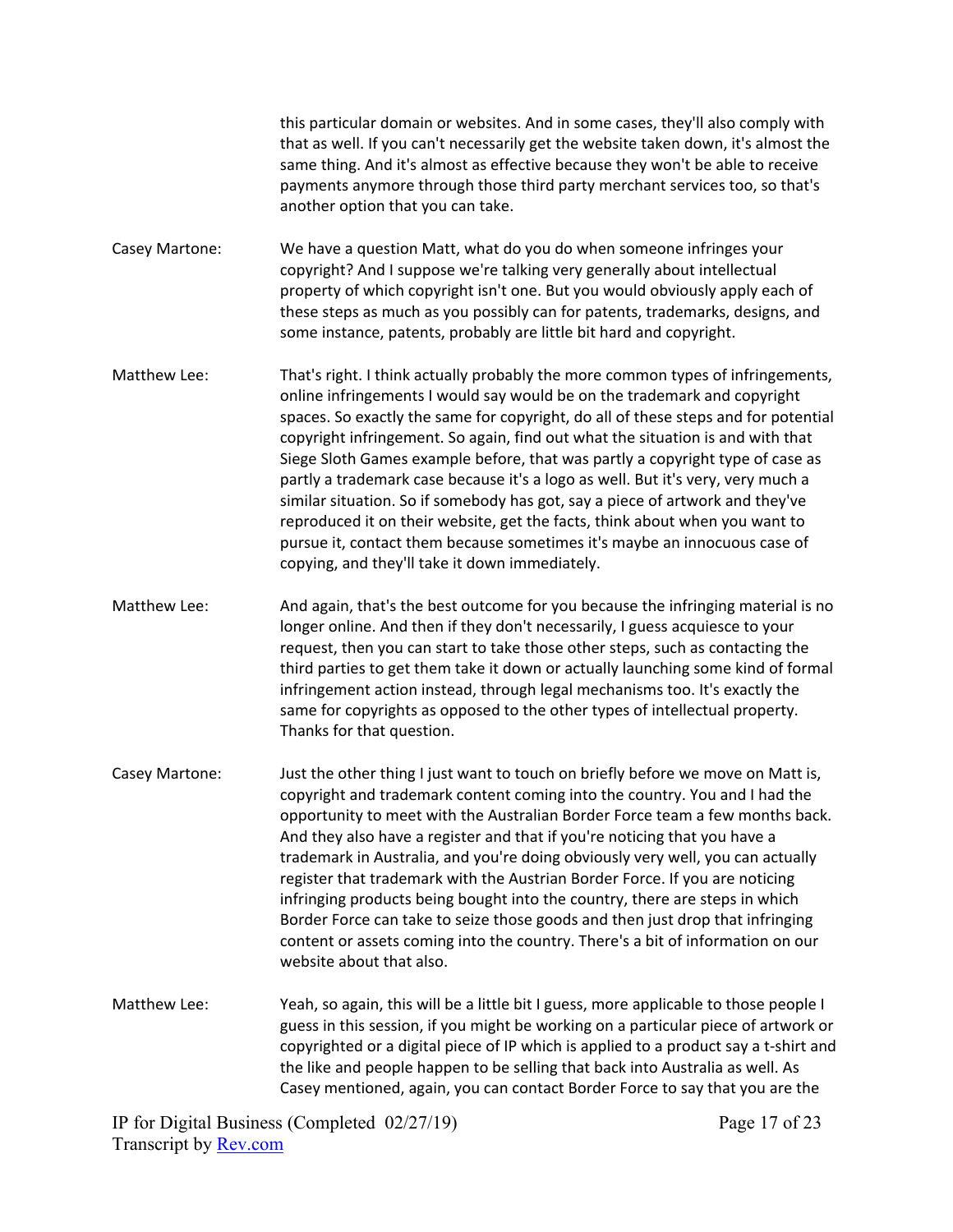registered intellectual property holder or the intellectual property holder. If you notice any of these infringing articles coming through, they'll be able to seize those at the border as well.

- Casey Martone: We've also just had one other quick question which we are unable to answer with any definitive response at this point. What are the costs involved to register with the Australian Boarder Force? If you search on the Board Force website, intellectual property, I think there is a registration fee from memory, it may only be approximately \$100, but do check with them. The border force website will have that information available for you. Let's press forward.
- Matthew Lee: All right. So the last thing that you've got is that again you've launched your product, you've dealt with the copycat people who have tried to steal your success and now you want to actually go ahead and actually sell into those other overseas markets instead as well. You want to go and take your technology overseas, there's some things to consider before you actually go and break into this market. Now all of the things that we've been talking about before are generally applicable under Australian law. And unfortunately, there's no such thing as a global IP legal system.
- Matthew Lee: However, we do have plenty of similarities with a lot of countries overseas due to some of the treaties that we've negotiated. So things like copyright, for example, are going to be recognised in much the similar manner in most jurisdictions all over the world. Where you just simply create the copyrighted work and it's applied automatically without a registration process. However, there are some subtle differences depending on where you decide to go and the way that they treat technology in particular digital technology as well. We just want to highlight a few of these differences just so that you can be aware.
- Matthew Lee: And again, this is not by no means a comprehensive list. We encourage you that if you decide to go to a particular market to export your technology or take it into ... And customers or perhaps maybe look for other expertise in your development and you want to expand your operations, you find the legal advice to give you the exact situation on the ground as well. So the three major markets we want to have a look at briefly is China, United States and European Union, which is going to be having a focus on Germany as well.
- Matthew Lee: China is a big market for Australian exporters to go into and break into Asia as well as being a big market by itself as well. They have particular restrictions on technology and the way that it's handled. One example is that with copyrights and this also applies similar to the United States as well. As we mentioned before, there's no requirement for you to register copyright. However, there is a registration process for copyrights in both of these jurisdictions. And the reason they have that is that if you want to actually enforce copyright and in the Chinese example, if you wish you want a license, your technology or license that copyright out, it's often a good idea to go get that copyright registered.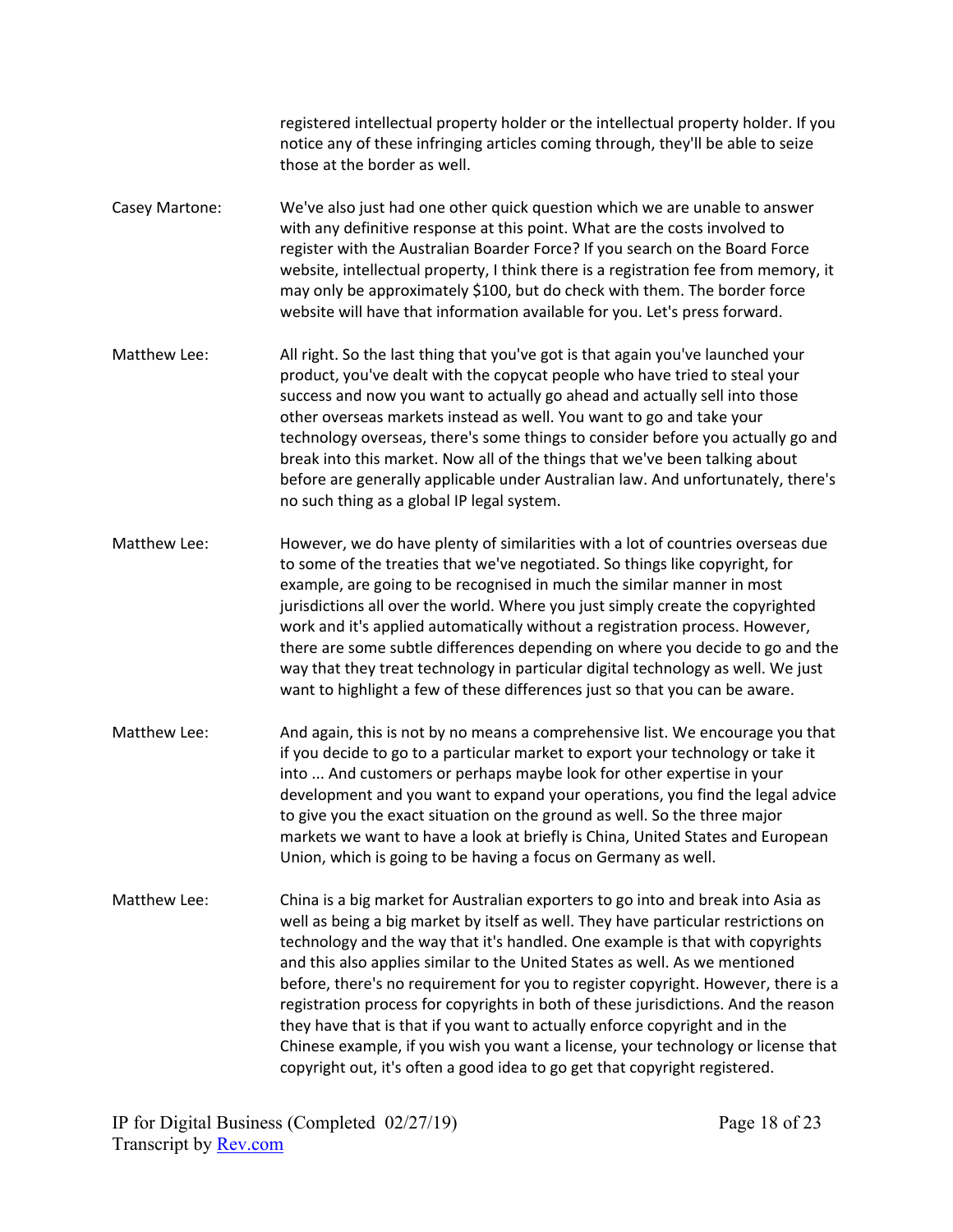- Matthew Lee: Because it makes it impossible and just allows you, it opens up the possibility of much higher damages, if you want to take action later on for copyright infringement. It also provides us an evidentiary base because you register the copyright, it's given a date at the point of registration. And if infringement happens after that particular date it's very easy to prove that say, "Look, I've got an official date of when my copyright existed." This infringement that code later on, it's much easier to demonstrate that you are the owner of that particular copyright and therefore get it through the courts in a much more efficient manner too. Also with China, they have some funny restrictions we can say that, but they have some unusual restrictions with technology importation, when it comes to digital services as well. These are fairly new laws and again, this is something that people were trying to work with at the moment. And it revolves around the way that you deal with technology import contracts.
- Matthew Lee: If you happen to take some intellectual property with saying a software product into China, and you have a patent over there, which you want to license to as well, is that if the licensee which is the person on the ground in China makes improvements to that technology, then they will own the improvements so that technology themselves under these provisions as the way it stands at the moment. There aren't any cases to actually say that this is going to be the case, which is why I said that it's an unusual situation, and people are still trying to work out the effect of it. But on paper, that seems to be what it suggests too.
- Matthew Lee: And that's a pretty tricky situation to go around, because, again, if you want to have technology and have it developed, the last thing you want to do is to lose control over that. But it seems to be what this law is suggesting that will happen to those in particular improvements as well. And if you have a contract which tries to prevent this from happening, in some cases that contract may not be enforceable. It may actually be void because that law will actually surpass the contract agreement that you have as well. So again, it's something that you might want to seek advice with, if you happen to go down that route.
- Matthew Lee: Turning to the United States, we have the concept for digital platforms called Safe Harbour Provisions. Now, when we talk about safe harbour, we're talking about platforms such as YouTube, or Twitch or the like, which allow people to upload third party content to a particular platform, host their content, and it is as given out to other people as well. So when you're watching the video, again, on YouTube, you're all generally watching something that somebody has uploaded, even though you're going to the YouTube website to have a look at it.
- Matthew Lee: Now, if somebody uploads intellectual property infringing content, say for example, it breaches copyright, if I upload the latest episodes of Game of Thrones to YouTube, for example, then technically speaking, YouTube is the one that's providing that copyright, content to you as the host provider. Now, is YouTube the one at fault here? Well, arguably, it's really the person who uploaded that video in the first place. But again, in terms of the eyes of the law, it's the person who's actually providing the content. However, there are

IP for Digital Business (Completed 02/27/19) Transcript by [Rev.com](https://www.rev.com/)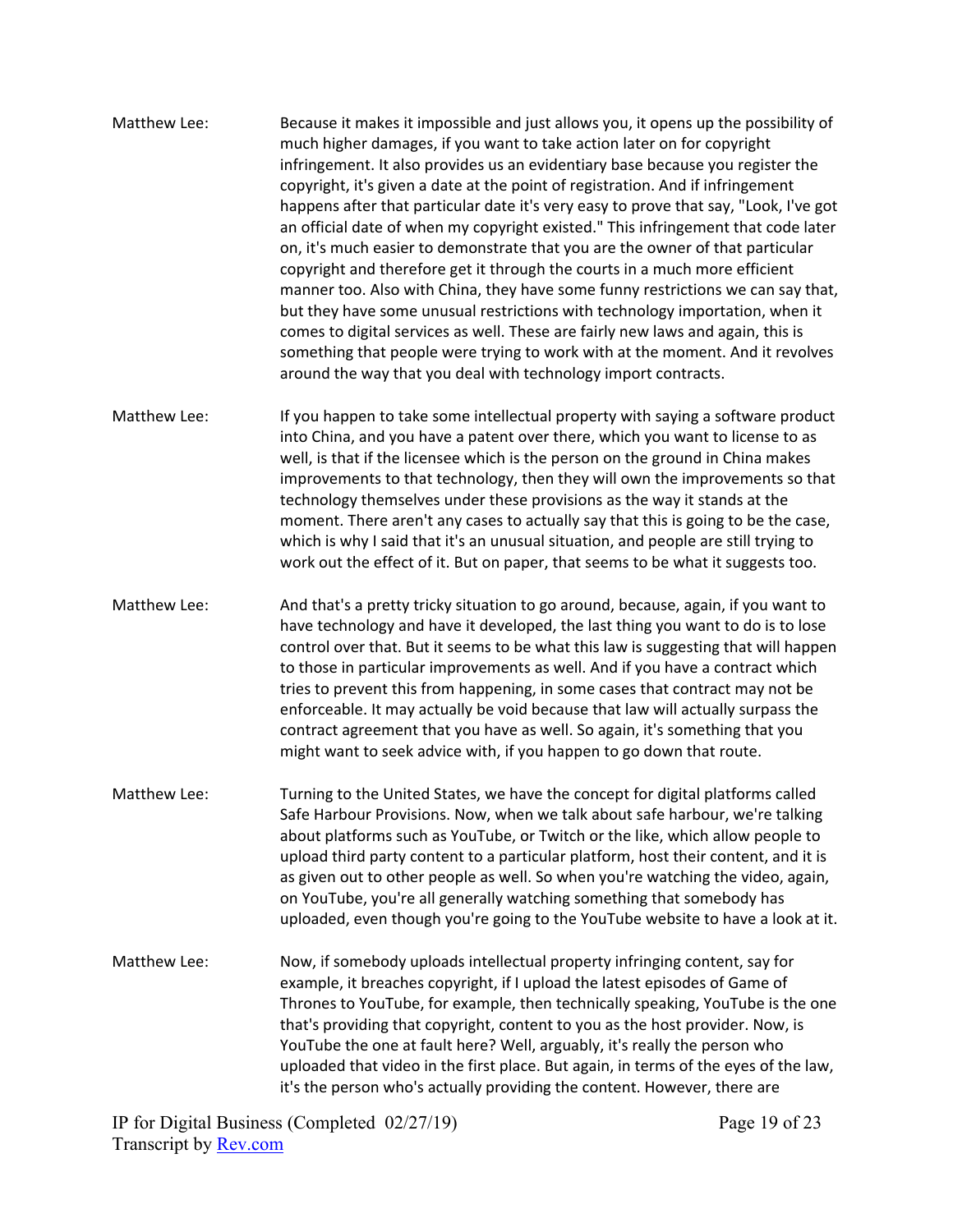exceptions to this to protect platform providers, and those are called Safe Harbour Provisions.

Matthew Lee: In Australia, if you happen to be a cultural institution and educational institution or something of a similar ilk, then you are exempt from being liable for those third party infringement, which are uploaded as well as if you take the necessary steps to take it down. Similarly, YouTube, if we mentioned before, has the ability to take down infringing content as well. The big difference with the United States is that in Australia we do not provide an exception to people using the platform for commercial purposes. In the United States, they do which is why YouTube and quite a few of those other services are hosted in the United States with their servers as well, because they have the exception and they can't be prosecuted for having that third party content uploaded to their system as well.

Matthew Lee: So again, it's an interesting difference to note. Finally, if you go over to the, to the European side, and Germany in particular, they have a slightly different way of treating copyright. Copyright is intrinsically linked to the author in Germany under their particular copyright law too. The situation is that if you go to Germany and use a developer to help you with your software development there, as we mentioned earlier in the piece, if you are on their employment contract, the employment contract means that the IP would normally resolve and go straight to the company and the company would own the IP.

- Matthew Lee: It's not the case when you use German developers, because the German developer will always be tied as the owner of the IP and that can be never taken away under German copyright law. Instead, what happened is that the employer gets an exclusive license to use the software. But it's, again, something that you need to consider, especially if you want to then transfer that technology to another company as part of an acquisition process or some other type of thing that you might want to do too. And one of the ownership considerations as part of that particular development arrangements. It just shows you that the way that you actually take your technology overseas and the types of actions you have, can be different depending on the country you go to and the particular laws that they have in each of those countries.
- Matthew Lee: Okay, so that basically brings us to the end of the session today as well. I know that there's just a few minutes left before we have to wrap up. I just want to highlight that all the information that I've presented today is part of a resource on our website called IP for Digital Business. Basically the same as the session. So it's all hosted the ipaustralia.gov.au/digital.
- Matthew Lee: There are a number of different topics here all split up into the different stages of your business, whether you will be starting out with an idea developing and growing it and take it to the market. And there's also plenty of other topics which we haven't covered such as how domain names are treated in relation to trademarks, things about cyber security and physical security as well to protect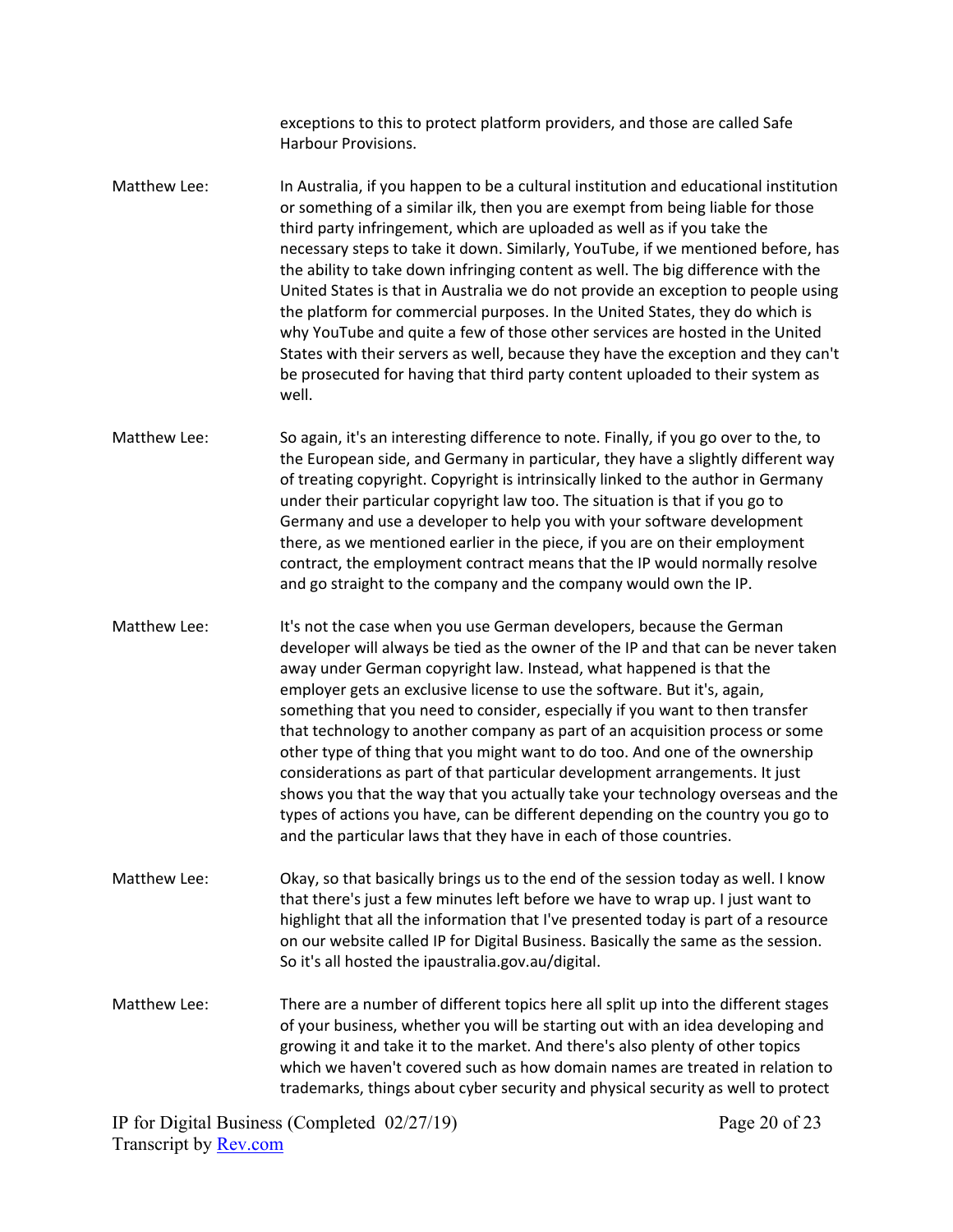your IP and the like as well. I encourage you to have a look at that domain and our website for more information on how to protect your digital intellectual property as products and services too.

- Casey Martone: Before we close out this session, we do have a few questions which I'll ask you. But for anyone who obviously didn't want to hang around, maybe a lunch break is up and you've listened to us for half an hour, we will be sending those resources that Matt sent. That Matt mentioned earlier and we'll also have a short survey and that will be emailed to you. We'll be so grateful if you could please give us your honest feedback. And if you like what we did tell us. If you feel that there's some spaces that we can improve, we'd love to know. A large portion of what we do here at IP Australia is try and develop educational resources to help Australian business, understand, apply and manage their IP. And so if we can in any way help you do that better, we'd love to know about it so we can build that into our future work program.
- Casey Martone: Okay, just before we close out session, I've got a question here. Can IP infringement be applied to basic things like HTML code or even layouts on your website or an app?
- Matthew Lee: Yes, it can. So copyright is as an area which will apply to these particular types of things. As I mentioned before, code and that includes HTML code is protected by copyright. However, if it's only specifically about HTML code, again, it's going to be the way that the code is actually written out which should be protected and then it's quite easy to get around, simply because there's many different ways to have the same look and feel of a web page written in slightly different HTML code, or perhaps as slightly written in different way, as well. The code is protected by copyright.
- Matthew Lee: Now, in terms of the actual layout, again, if it has a particular visual, if it can be characterised an artistic work, then that can also be predicted by copyright. But what is interesting in these instances is that in some jurisdictions, for example, the US is obviously the most popular markets for a lot of digital companies and services as well is that, you can get a thing over there called utility patents, which is slightly similar to the way that we have innovation patents here, but they protect user interfaces, and that includes the particular appearance of websites.
- Matthew Lee: So I think Google phone memory has a patent on their search interface, which is that blank white screen, the Google logo and a single search bar in the middle of it with no other types of interfering text. Apple has some protections on its interface, especially on its iPhone products and the like as well. And so yes, you can have those interfaces actually protected by this utility patents in the US as well. So it's something to also keep in mind, even if you don't want to get protection for your own interfaces is to see whether there's something out there already, which has that protection there in the first place.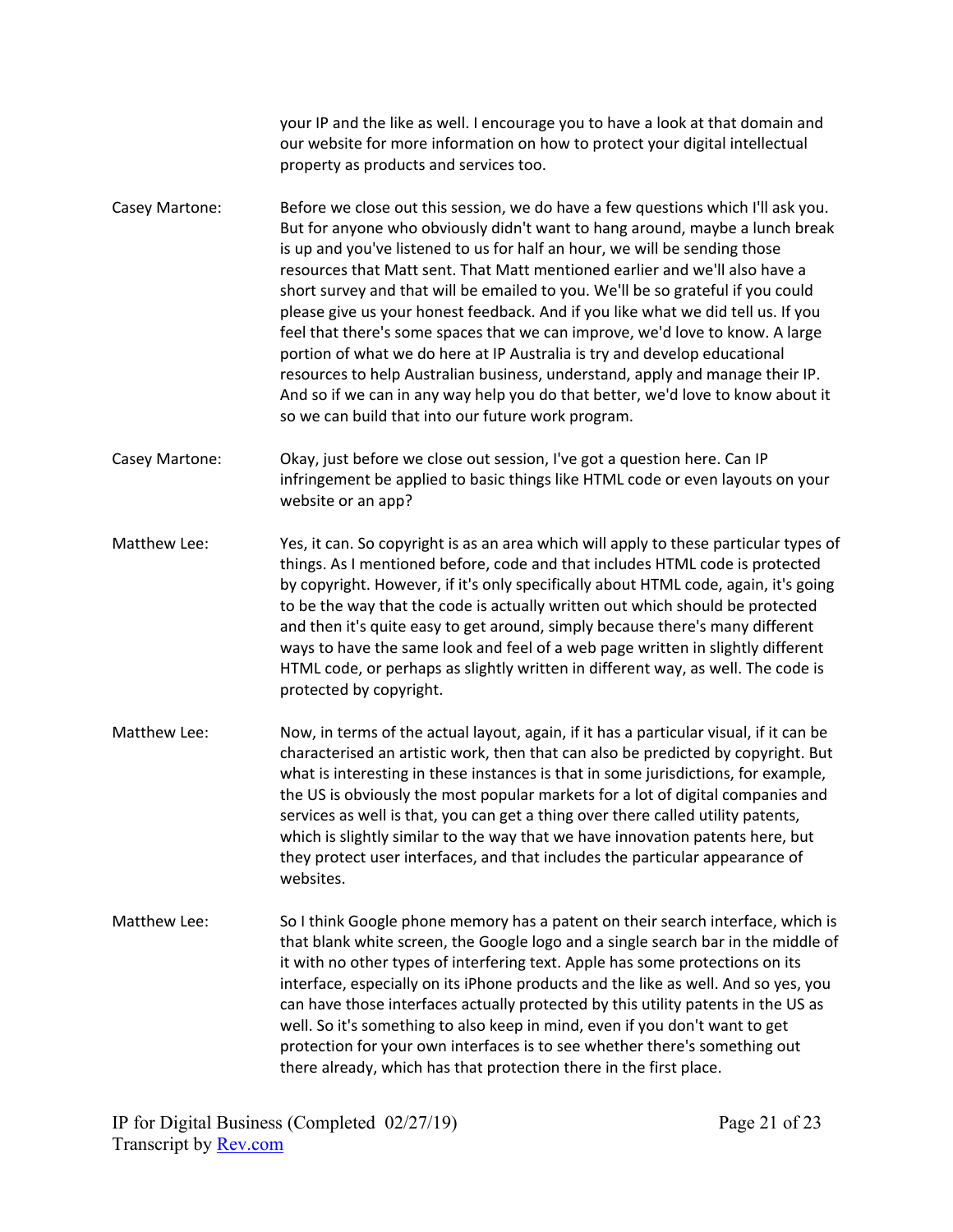- Casey Martone: Right. So Matt to another question has come through if someone decides to protect a software under patent or they have a software that is applicable to patent, are the updates on new versions of that particular software protected as an extension under the pre existing patent? Or would you have to update the patent or apply for a new patent? I'm fairly confident you can update patent, Sophie, with that I've said that.
- Matthew Lee: Well, there are certain ways you can update patents up until a certain stage. So I guess the answer to this question is that depends. Generally speaking, the way that patents operate is that you have a section of the patent application called the claims, and the claims sets up the legal monopoly that you have for that particular patent. And that's generally an expression in words of saying I have a product or invention, which is a method of doing X, and that method involves this particular step followed by this particular step, such as retrieving data from a database, passing the database through a language filter, the language filter then sending the data to a hard drive doing a comparison step with something etcetera, etcetera, etcetera.
- Matthew Lee: The way that your claims are written will determine exactly what level of protection that you have and what it covers. If you make an improvement to your particular product and it's covered under the scope of that original protection, then there's nothing else that you need to do, because it's already there. However, in many instances you'll come up with a new feature or a new improvement later down the track and it's not covered by that particular patent in which case there are a few other options that you can do. Sometimes, yes, it's worthwhile filing a new patent, and there might be strategic reasons for doing that as well. Otherwise, you can also file what's called a patent of edition, which allows you to have those features incorporated and basically extend the protection that you have with your original patent through what's called a patent of edition.
- Matthew Lee: There are some details on the website, a little bit about that, it is a bit of a technical field, so I won't go into too much detail. But yes, you do have those options and probably a good idea to seek legal advice though because a lot of people will actually file a new patent because there are specific reasons for doing so, such as if you want to go and use that as a basis for taking your product into particular overseas markets and the like as well. So there's a lot of variables at play.
- Casey Martone: I think the number one thing there is that when you are working with the patent attorney to draft that patent specification, is that you give your attorney as much information about what you're doing now, what you're doing in the next couple of months, and even the in next couple of years so they can actually help prepare that patent filing strategy for you and with you so that you can get the best, I suppose, baking your patent application.